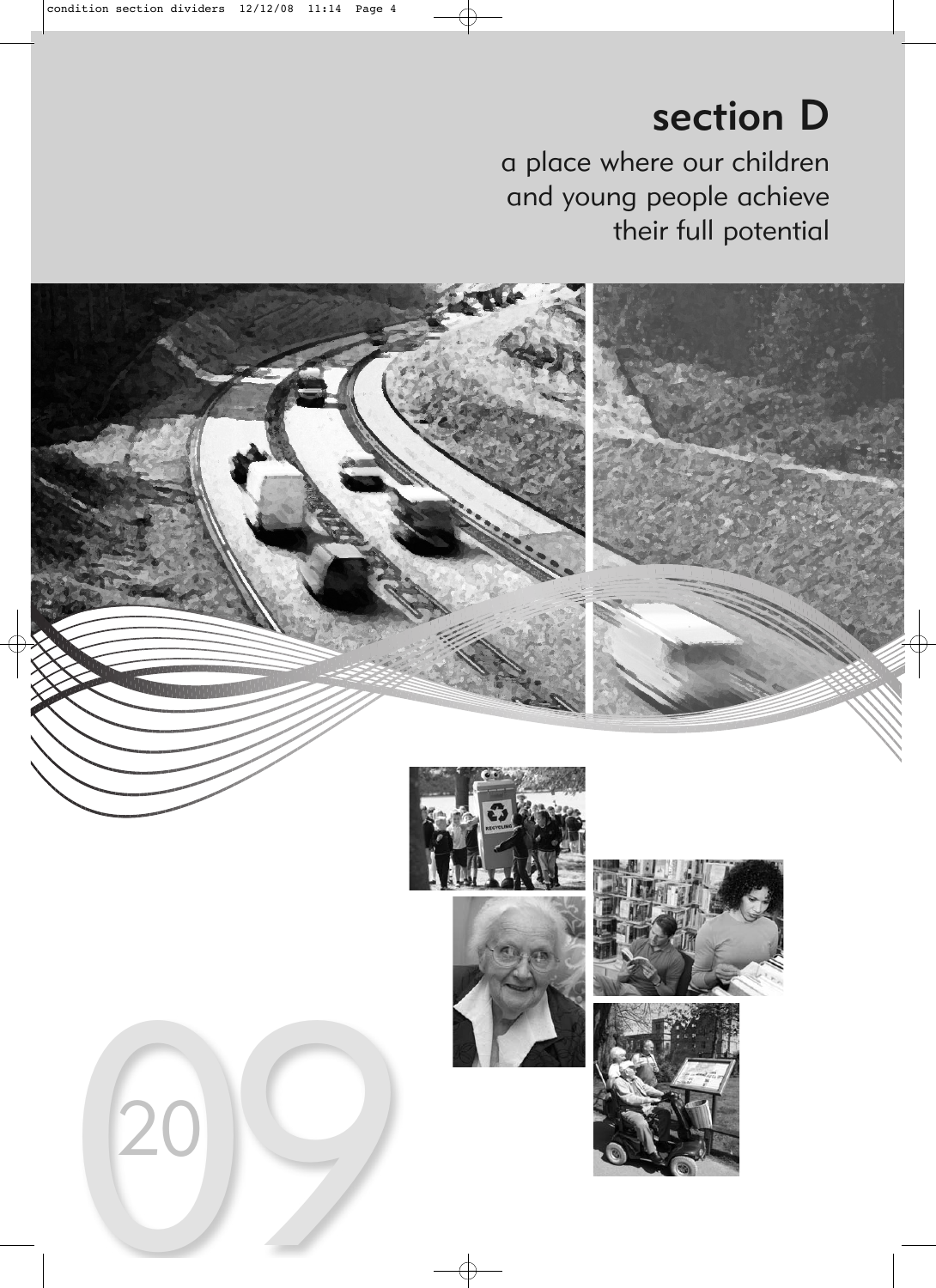$\mathbf{I}$ 

|                                 | Access to<br>Further |                | Key Stage 2 |                | Key Stage 2 |              | Key Stage 2 |                | Key Stage 3 |              | Key Stage 3 |                |
|---------------------------------|----------------------|----------------|-------------|----------------|-------------|--------------|-------------|----------------|-------------|--------------|-------------|----------------|
|                                 | Education            | Rate Rank      | English     | Rate Rank      | Maths       | Rate Rank    | Science     | Rate Rank      | English     | Rate Rank    | Maths       | Rate Rank      |
| <b>Local Authority District</b> |                      |                |             |                |             |              |             |                |             |              |             |                |
| <b>Ashfield</b>                 | 99.1                 | 2              | 74.5        | 6              | 75.0        | 6            | 88.2        | 5              | 67.3        | 6            | 70.9        | 5              |
| <b>Bassetlaw</b>                | 95.9                 | 6              | 77.8        | 5              | 75.7        | 5            | 85.4        | 6              | 68.5        | 5            | 72.1        | 4              |
| <b>Broxtowe</b>                 | 98.3                 | 4              | 83.7        | 3              | 81.5        | 3            | 91.5        | 3              | 76.4        | 3            | 81.3        | $\overline{c}$ |
| Gedling                         | 98.6                 | 3              | 85.8        | 2              | 83.3        | 2            | 91.9        | $\overline{c}$ | 79.2        | 2            | 81.0        | 3              |
| Mansfield                       | 99.9                 | $\mathbf{1}$   | 73.9        | 7              | 72.3        | 7            | 84.9        | $\overline{7}$ | 67.2        | 7            | 66.9        | $\overline{7}$ |
| Newark & Sherwood               | 94.0                 | $\overline{7}$ | 79.2        | 4              | 77.2        | 4            | 88.4        | 4              | 72.6        | 4            | 70.6        | 6              |
| Rushcliffe                      | 97.8                 | 5              | 89.0        | 1              | 89.5        | $\mathbf{1}$ | 96.1        | 1              | 89.2        | $\mathbf{1}$ | 89.3        | $\mathbf{1}$   |
| <b>County (Notts less City)</b> | 97.7                 |                | 79.0        |                | 78.0        |              | 89.0        |                | 73.0        |              | 74.0        |                |
| <b>East Midlands</b>            |                      |                |             |                |             |              |             |                |             |              |             |                |
| Country                         |                      |                | 80.0        |                | 77.0        |              | 88.0        |                | 74.0        |              | 76.0        |                |
| <b>Ward Name</b>                |                      |                |             |                |             |              |             |                |             |              |             |                |
| <b>Hucknall Central</b>         | 96.7                 | 13             | 88.6        | $\mathbf{1}$   | 81.4        | 3            | 98.6        | $\mathbf{1}$   | 85.9        | 2            | 82.1        | 2              |
| <b>Hucknall East</b>            | 99.1                 | 11             | 78.9        | 5              | 76.1        | 7            | 94.4        | $\overline{c}$ | 63.8        | 10           | 72.5        | 6              |
| <b>Hucknall North</b>           | 100.0                | $\mathbf{1}$   | 83.7        | 3              | 87.2        | $\mathbf{1}$ | 94.2        | 3              | 70.6        | 5            | 79.1        | 3              |
| <b>Hucknall West</b>            | 100.0                | $\mathcal I$   | 75.8        | 9              | 78.1        | 6            | 90.6        | 7              | 76.1        | 3            | 77.8        | 4              |
| Jacksdale                       | 91.1                 | 15             | 75.0        | 10             | 65.6        | 15           | 87.5        | 8              | 69.4        | 6            | 65.7        | 14             |
| Kirkby in Ashfield Central      | 100.0                | $\mathbf{1}$   | 76.7        | 8              | 85.0        | 2            | 91.7        | 5              | 73.3        | 4            | 70.0        | $\overline{7}$ |
| Kirkby in Ashfield East         | 100.0                | $\mathcal I$   | 64.0        | 14             | 69.0        | 13           | 86.0        | 12             | 58.1        | 15           | 54.8        | 15             |
| Kirkby in Ashfield West         | 100.0                | $\mathcal I$   | 74.8        | 11             | 70.9        | 11           | 87.3        | 9              | 59.6        | 14           | 67.7        | 12             |
| Selston                         | 94.5                 | 14             | 88.1        | $\overline{c}$ | 79.1        | 4            | 91.0        | 6              | 62.5        | 12           | 68.4        | 10             |
| Sutton in Ashfield Central      | 100.0                | $\mathcal I$   | 68.7        | 13             | 73.0        | 9            | 86.5        | 10             | 63.0        | 11           | 68.1        | 11             |
| Sutton in Ashfield East         | 100.0                | $\mathcal I$   | 58.3        | 15             | 67.4        | 14           | 77.8        | 15             | 64.2        | 9            | 68.9        | 9              |
| Sutton in Ashfield North        | 100.0                | $\mathcal I$   | 76.7        | $\overline{7}$ | 73.6        | 8            | 85.3        | 13             | 61.6        | 13           | 73.8        | 5              |
| Sutton in Ashfield West         | 100.0                | $\mathcal I$   | 78.0        | 6              | 78.9        | 5            | 92.7        | 4              | 68.7        | 7            | 67.2        | 13             |
| Underwood                       | 100.0                | $\mathcal I$   | 81.1        | 4              | 73.0        | 10           | 81.1        | 14             | 88.6        | $\mathbf{1}$ | 85.7        | 1              |
| Woodhouse                       | 97.6                 | 12             | 74.1        | 12             | 70.4        | 12           | 86.4        | 11             | 65.4        | 8            | 69.1        | 8              |

**Access to Further Education** % of 16-19 year olds within 30 min travel time of a Further Education establishment by public transport, cycling or walking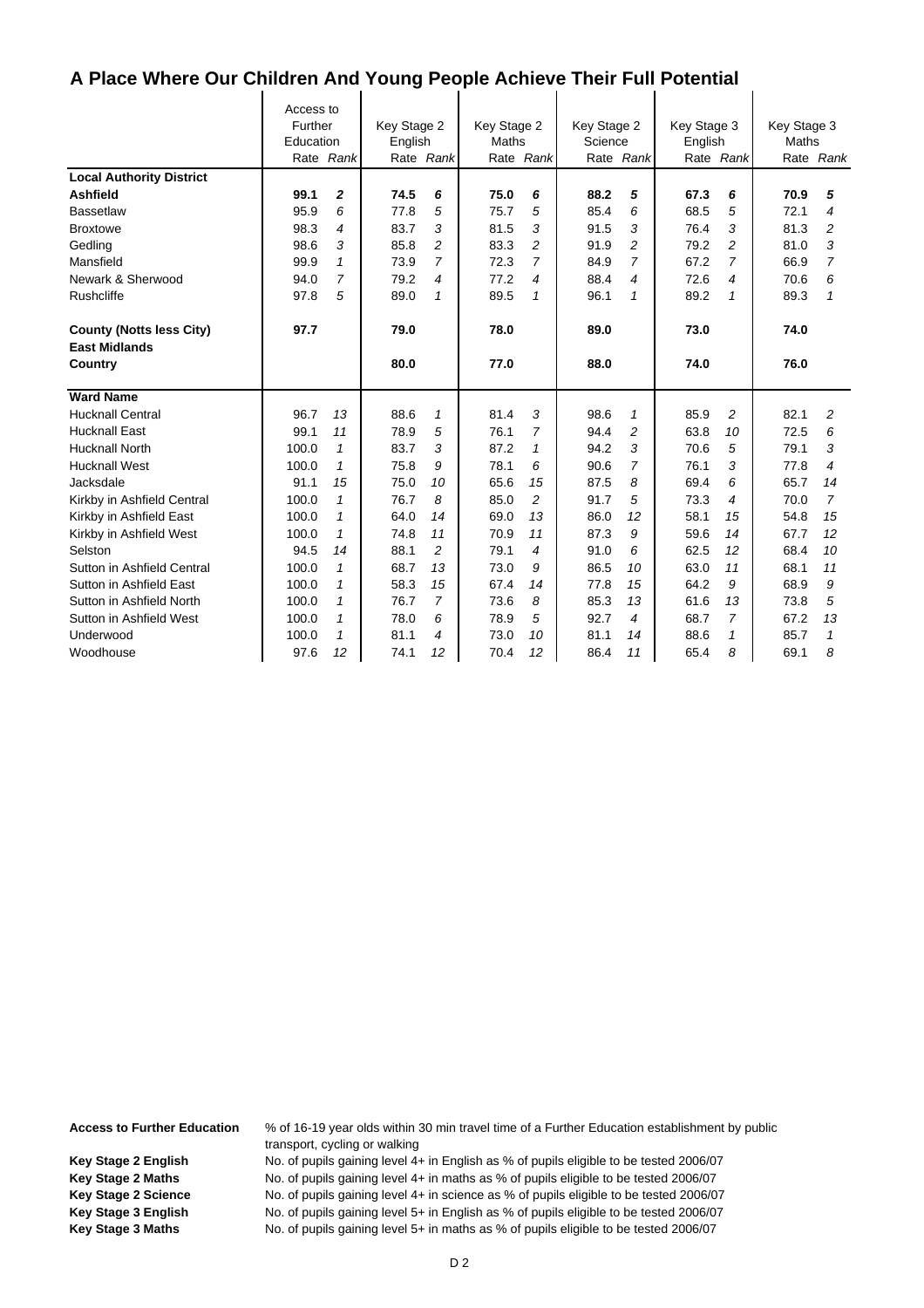$\mathbf{I}$ 

|                                 | Key Stage 3<br>Science<br>Rate Rank |                | Key Stage 4<br>5+ A*-C grade<br><b>GCSEs</b> | Rate Rank      | Key Stage 4<br>5+ A*-G grade<br><b>GCSEs</b> | Rate Rank      | Key Stage 4<br>$1 + ELQ$ | Rate Rank      | <b>SEN</b><br>Primary | Rate Rank      | <b>SEN</b><br>Secondary | Rate Rank      |
|---------------------------------|-------------------------------------|----------------|----------------------------------------------|----------------|----------------------------------------------|----------------|--------------------------|----------------|-----------------------|----------------|-------------------------|----------------|
| <b>Local Authority District</b> |                                     |                |                                              |                |                                              |                |                          |                |                       |                |                         |                |
| <b>Ashfield</b>                 | 68.5                                | 6              | 37.7                                         | 5              | 92.1                                         | 4              | 98.3                     | $\overline{2}$ | 17.5                  | 4              | 16.9                    | $\mathbf{z}$   |
| <b>Bassetlaw</b>                | 69.7                                | 5              | 33.7                                         | 7              | 89.6                                         | 6              | 96.9                     | 6              | 18.4                  | 6              | 24.3                    | 7              |
| <b>Broxtowe</b>                 | 80.0                                | $\overline{a}$ | 46.0                                         | 3              | 94.1                                         | $\overline{c}$ | 98.3                     | 3              | 16.0                  | 3              | 18.9                    | 4              |
| Gedling                         | 78.0                                | 3              | 48.9                                         | $\overline{c}$ | 92.9                                         | 3              | 97.7                     | $\overline{4}$ | 13.9                  | $\overline{c}$ | 18.5                    | 3              |
| Mansfield                       | 64.9                                | $\overline{7}$ | 34.9                                         | 6              | 85.0                                         | $\overline{7}$ | 95.6                     | $\overline{7}$ | 20.0                  | $\overline{7}$ | 23.2                    | 6              |
| Newark & Sherwood               | 70.2                                | 4              | 38.7                                         | 4              | 90.5                                         | 5              | 97.2                     | 5              | 17.7                  | 5              | 21.6                    | 5              |
| <b>Rushcliffe</b>               | 87.0                                | $\mathcal I$   | 66.1                                         | $\mathbf{1}$   | 94.3                                         | $\mathbf{1}$   | 99.1                     | 1              | 12.6                  | $\mathbf{1}$   | 15.0                    | $\mathbf{1}$   |
| <b>County (Notts less City)</b> | 72.0                                |                | 41.7                                         |                | 90.0                                         |                | 97.2                     |                | 16.6                  |                | 18.0                    |                |
| <b>East Midlands</b>            |                                     |                |                                              |                |                                              |                |                          |                |                       |                |                         |                |
| <b>Country</b>                  | 73.0                                |                | 46.8                                         |                | 91.7                                         |                | 98.9                     |                | 13.4                  |                | 18.4                    |                |
| <b>Ward Name</b>                |                                     |                |                                              |                |                                              |                |                          |                |                       |                |                         |                |
| <b>Hucknall Central</b>         | 78.2                                | $\mathbf{1}$   | 52.7                                         | $\mathbf{1}$   | 93.2                                         | 6              | 98.6                     | 6              | 14.3                  | 5              | 8.8                     | $\mathcal I$   |
| <b>Hucknall East</b>            | 71.3                                | 6              | 43.5                                         | 5              | 90.3                                         | 11             | 98.4                     | 8              | 18.2                  | 10             | 9.2                     | 3              |
| <b>Hucknall North</b>           | 70.6                                | $\overline{7}$ | 47.2                                         | $\overline{c}$ | 95.5                                         | $\overline{c}$ | 100.0                    | $\mathcal I$   | 13.9                  | 4              | 9.5                     | 4              |
| <b>Hucknall West</b>            | 72.6                                | 4              | 34.1                                         | 11             | 92.6                                         | 8              | 97.0                     | 11             | 15.7                  | 8              | 8.8                     | $\overline{c}$ |
| Jacksdale                       | 58.3                                | 14             | 37.0                                         | 10             | 94.4                                         | 3              | 98.1                     | 9              | 12.3                  | $\overline{c}$ | 22.0                    | 12             |
| Kirkby in Ashfield Central      | 73.3                                | 3              | 47.0                                         | 3              | 93.9                                         | 5              | 97.0                     | 12             | 15.0                  | 6              | 18.7                    | 8              |
| Kirkby in Ashfield East         | 56.8                                | 15             | 26.1                                         | 15             | 85.9                                         | 15             | 97.8                     | 10             | 23.3                  | 15             | 36.2                    | 15             |
| Kirkby in Ashfield West         | 66.7                                | 11             | 41.0                                         | $\overline{7}$ | 88.0                                         | 13             | 95.7                     | 15             | 19.7                  | 11             | 21.3                    | 10             |
| Selston                         | 62.5                                | 13             | 32.1                                         | 12             | 86.9                                         | 14             | 96.4                     | 14             | 13.7                  | 3              | 22.1                    | 13             |
| Sutton in Ashfield Central      | 67.4                                | 9              | 29.7                                         | 13             | 94.2                                         | 4              | 98.6                     | $\overline{7}$ | 17.0                  | 9              | 14.2                    | 5              |
| Sutton in Ashfield East         | 66.9                                | 10             | 27.1                                         | 14             | 92.9                                         | 7              | 99.4                     | 4              | 20.3                  | 12             | 19.2                    | 9              |
| Sutton in Ashfield North        | 72.2                                | 5              | 40.6                                         | 8              | 92.5                                         | 9              | 100.0                    | 1              | 15.6                  | 7              | 14.2                    | 6              |
| Sutton in Ashfield West         | 65.7                                | 12             | 43.8                                         | 4              | 95.9                                         | 1              | 100.0                    | 1              | 21.1                  | 14             | 15.9                    | $\overline{7}$ |
| Underwood                       | 74.3                                | $\overline{c}$ | 37.9                                         | 9              | 89.7                                         | 12             | 96.6                     | 13             | 9.3                   | $\mathbf{1}$   | 22.1                    | 14             |
| Woodhouse                       | 70.4                                | 8              | 43.4                                         | 6              | 92.1                                         | 10             | 98.7                     | 5              | 20.5                  | 13             | 21.7                    | 11             |

**SEN Secondary** No. of pupils with Special Educational Need in mainstream secondary schools as % of all pupils

**Key Stage 3 Science** No. of pupils gaining level 5+ in science as % of pupils eligible to be tested 2006/07 **Key Stage 4 5+ A\*-C GCSEs** % of pupils gaining 5+ A\*-C grade GCSEs including maths and English 2006/07 **Key Stage 4 5+ A\*-G GCSEs** % of pupils gaining 5+ A\*-G grade GCSEs 2006/07 **Key Stage 4 1+ ELQ** % of pupils gaining at least one entry level qualification 2006/07 **SEN Primary** No. of pupils with Special Educational Need in mainstream primary schools as % of all pupils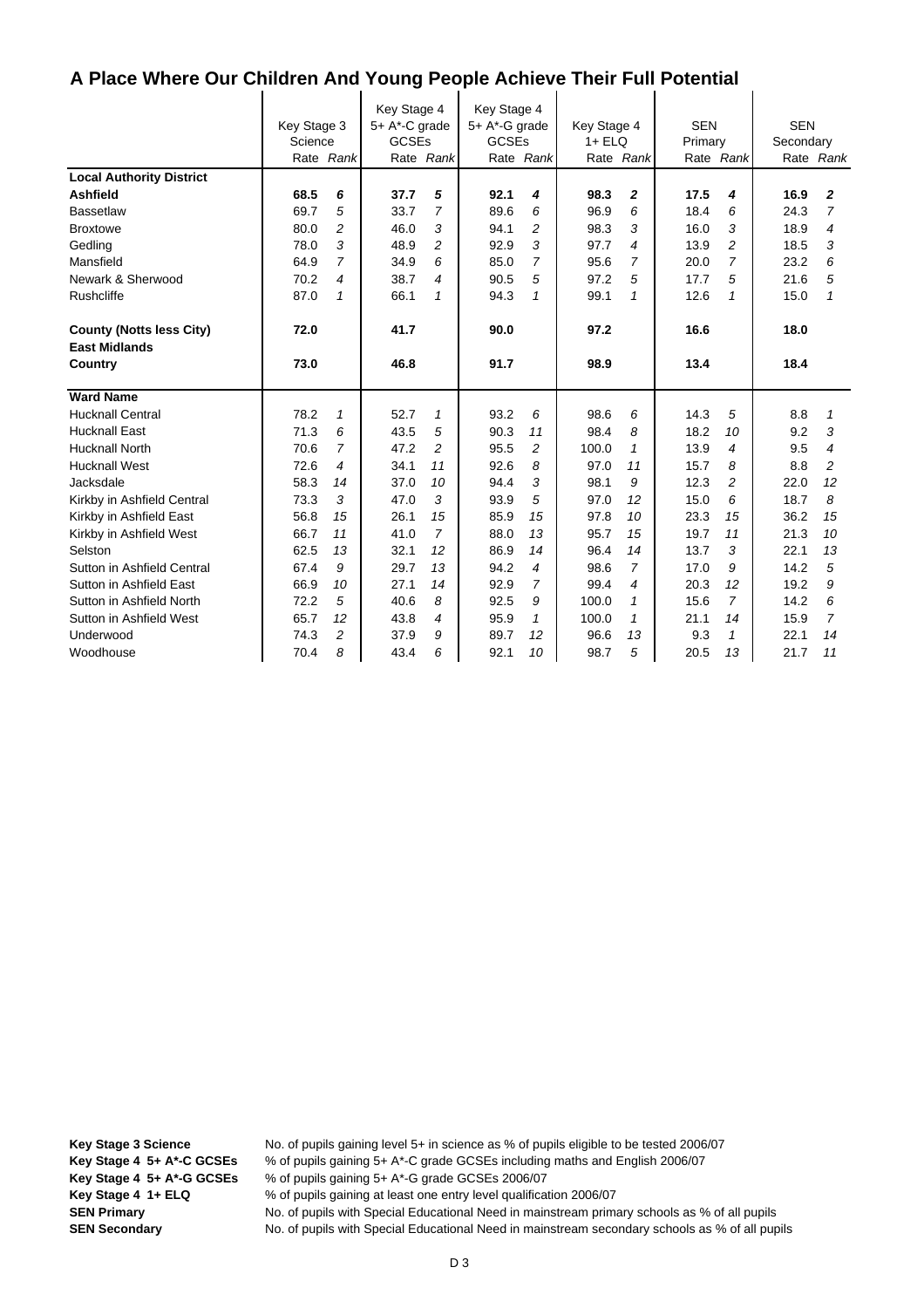$\mathbf{I}$ 

|                                 | Access to |                |             |                          |             |                |             |                |             |                |             |                |
|---------------------------------|-----------|----------------|-------------|--------------------------|-------------|----------------|-------------|----------------|-------------|----------------|-------------|----------------|
|                                 | Further   |                | Key Stage 2 |                          | Key Stage 2 |                | Key Stage 2 |                | Key Stage 3 |                | Key Stage 3 |                |
|                                 | Education |                | English     |                          | Maths       |                | Science     |                | English     |                | Maths       |                |
|                                 |           | Rate Rank      |             | Rate Rank                |             | Rate Rank      |             | Rate Rank      |             | Rate Rank      |             | Rate Rank      |
| <b>Local Authority District</b> |           |                |             |                          |             |                |             |                |             |                |             |                |
| Ashfield                        | 99.1      | $\overline{c}$ | 74.5        | 6                        | 75.0        | 6              | 88.2        | 5              | 67.3        | 6              | 70.9        | 5              |
| <b>Bassetlaw</b>                | 95.9      | 6              | 77.8        | 5                        | 75.7        | 5              | 85.4        | 6              | 68.5        | 5              | 72.1        | 4              |
| <b>Broxtowe</b>                 | 98.3      | 4              | 83.7        | 3                        | 81.5        | 3              | 91.5        | 3              | 76.4        | 3              | 81.3        | $\overline{c}$ |
| Gedling                         | 98.6      | 3              | 85.8        | $\overline{\mathbf{c}}$  | 83.3        | $\overline{c}$ | 91.9        | $\overline{c}$ | 79.2        | $\overline{c}$ | 81.0        | 3              |
| Mansfield                       | 99.9      | $\mathbf{1}$   | 73.9        | $\overline{7}$           | 72.3        | $\overline{7}$ | 84.9        | 7              | 67.2        | $\overline{7}$ | 66.9        | $\overline{7}$ |
| Newark & Sherwood               | 94.0      | $\overline{7}$ | 79.2        | $\overline{\mathcal{A}}$ | 77.2        | 4              | 88.4        | 4              | 72.6        | 4              | 70.6        | 6              |
| <b>Rushcliffe</b>               | 97.8      | 5              | 89.0        | 1                        | 89.5        | 1              | 96.1        | $\mathbf{1}$   | 89.2        | 1              | 89.3        | $\mathbf{1}$   |
| <b>County (Notts less City)</b> | 97.7      |                | 79.0        |                          | 78.0        |                | 89.0        |                | 73.0        |                | 74.0        |                |
| <b>East Midlands</b>            |           |                |             |                          |             |                |             |                |             |                |             |                |
| Country                         |           |                | 80.0        |                          | 77.0        |                | 88.0        |                | 74.0        |                | 76.0        |                |
| <b>Ward Name</b>                |           |                |             |                          |             |                |             |                |             |                |             |                |
| Beckingham                      | 95.8      | 17             | 84.6        | 9                        | 92.3        | 4              | 84.6        | 17             | 85.7        | $\overline{c}$ | 71.4        | 17             |
| <b>Blyth</b>                    | 100.0     | $\mathbf{1}$   | 72.2        | 19                       | 94.4        | 3              | 94.4        | 8              | 88.2        | $\mathbf{1}$   | 94.1        | $\mathbf{1}$   |
| Carlton                         | 67.0      | 23             | 71.0        | 21                       | 71.0        | 18             | 87.1        | 15             | 56.3        | 23             | 60.9        | 22             |
| Clayworth                       | 65.8      | 24             | 78.9        | 15                       | 73.7        | 16             | 94.7        | 7              | 84.6        | 4              | 84.6        | 3              |
| East Markham                    | 92.8      | 18             | 87.5        | 5                        | 87.5        | 6              | 100.0       | $\mathbf{1}$   | 77.3        | 11             | 86.4        | $\overline{c}$ |
| <b>East Retford East</b>        | 100.0     | $\mathbf{1}$   | 86.1        | 6                        | 78.5        | 12             | 86.1        | 16             | 71.6        | 18             | 77.0        | 9              |
| <b>East Retford North</b>       | 100.0     | $\mathbf{1}$   | 72.0        | 20                       | 68.0        | 21             | 78.7        | 21             | 72.9        | 16             | 67.8        | 20             |
| <b>East Retford South</b>       | 100.0     | $\mathcal I$   | 76.1        | 17                       | 78.3        | 13             | 78.3        | 22             | 78.8        | 10             | 75.0        | 10             |
| <b>East Retford West</b>        | 100.0     | $\mathbf{1}$   | 86.0        | $\overline{7}$           | 86.0        | 8              | 95.3        | 3              | 74.5        | 14             | 72.0        | 16             |
| Everton                         | 92.1      | 20             | 96.6        | $\mathbf{1}$             | 96.6        | $\mathbf{1}$   | 100.0       | $\mathbf{1}$   | 72.7        | 17             | 81.8        | 8              |
| Harworth                        | 100.0     | $\mathbf{1}$   | 70.6        | 22                       | 69.4        | 20             | 74.1        | 23             | 59.2        | 22             | 72.8        | 15             |
| Langold                         | 99.4      | 13             | 65.1        | 24                       | 65.1        | 24             | 72.1        | 24             | 34.2        | 25             | 50.0        | 24             |
| Misterton                       | 60.8      | 25             | 84.0        | 10                       | 80.0        | 11             | 84.0        | 19             | 63.6        | 20             | 54.5        | 23             |
| Rampton                         | 92.0      | 21             | 81.0        | 13                       | 81.0        | 10             | 95.2        | 4              | 84.2        | 5              | 84.2        | 5              |
| Ranskill                        | 96.8      | 16             | 95.0        | $\overline{c}$           | 90.0        | 5              | 95.0        | 5              | 78.9        | 9              | 73.7        | 13             |
| Sturton                         | 91.2      | 22             | 83.3        | 11                       | 66.7        | 22             | 94.4        | 8              | 80.0        | 8              | 75.0        | 10             |
| Sutton                          | 98.4      | 15             | 78.3        | 16                       | 69.6        | 19             | 91.3        | 14             | 85.2        | 3              | 74.1        | 12             |
| <b>Tuxford and Trent</b>        | 99.1      | 14             | 82.2        | 12                       | 73.3        | 17             | 84.4        | 18             | 73.7        | 15             | 73.7        | 13             |
| Welbeck                         | 92.7      | 19             | 85.0        | 8                        | 94.7        | $\overline{c}$ | 95.0        | 5              | 75.0        | 13             | 65.0        | 21             |
| Worksop East                    | 99.9      | 12             | 67.5        | 23                       | 66.3        | 23             | 80.0        | 20             | 63.2        | 21             | 70.1        | 19             |
| <b>Worksop North</b>            | 100.0     | $\mathbf{1}$   | 73.8        | 18                       | 75.4        | 15             | 92.3        | 12             | 80.7        | $\overline{7}$ | 81.9        | $\overline{7}$ |
| <b>Worksop North East</b>       | 100.0     | $\mathcal I$   | 80.3        | 14                       | 78.0        | 14             | 92.9        | 11             | 77.0        | 12             | 84.4        | 4              |
| <b>Worksop North West</b>       | 100.0     | $\mathcal I$   | 87.7        | 4                        | 85.2        | 9              | 91.4        | 13             | 63.9        | 19             | 71.3        | 18             |
| <b>Worksop South</b>            | 100.0     | $\mathcal I$   | 61.2        | 25                       | 58.3        | 25             | 64.1        | 25             | 36.5        | 24             | 42.7        | 25             |
| <b>Worksop South East</b>       | 100.0     | $\mathbf{1}$   | 90.8        | 3                        | 86.2        | 7              | 93.8        | 10             | 83.7        | 6              | 82.6        | 6              |

**Access to Further Education** % of 16-19 year olds within 30 min travel time of a Further Education establishment by public transport, cycling or walking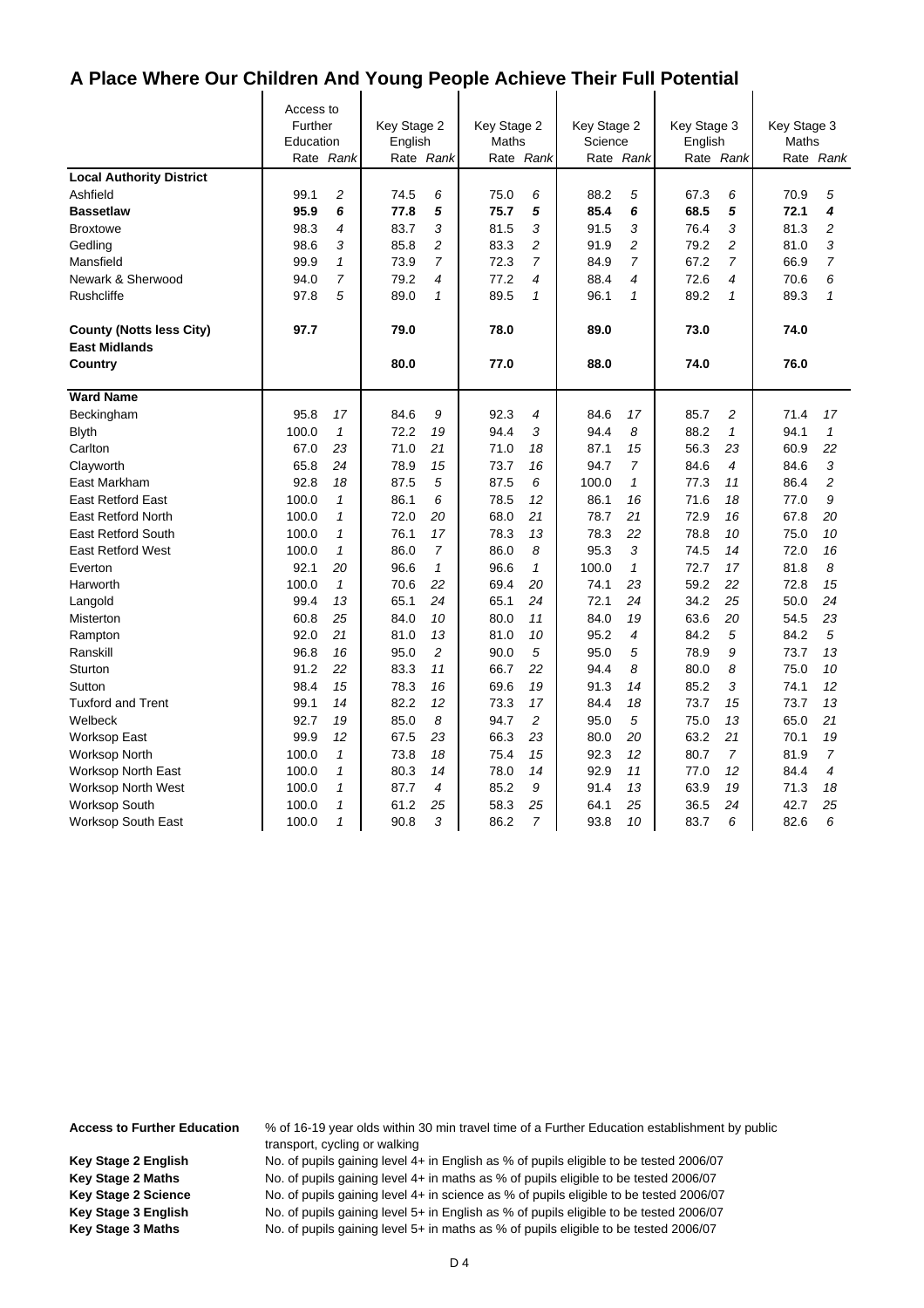$\mathbf{I}$ 

|                                 |             |                | Key Stage 4   |                | Key Stage 4   |                |             |                |            |                |            |                |
|---------------------------------|-------------|----------------|---------------|----------------|---------------|----------------|-------------|----------------|------------|----------------|------------|----------------|
|                                 | Key Stage 3 |                | 5+ A*-C grade |                | 5+ A*-G grade |                | Key Stage 4 |                | <b>SEN</b> |                | <b>SEN</b> |                |
|                                 | Science     |                | <b>GCSEs</b>  |                | <b>GCSEs</b>  |                | 1+ ELQ      |                | Primary    |                | Secondary  |                |
|                                 |             | Rate Rank      |               | Rate Rank      |               | Rate Rank      |             | Rate Rank      |            | Rate Rank      |            | Rate Rank      |
| <b>Local Authority District</b> |             |                |               |                |               |                |             |                |            |                |            |                |
| Ashfield                        | 68.5        | 6              | 37.7          | 5              | 92.1          | 4              | 98.3        | 2              | 17.5       | 4              | 16.9       | 2              |
| <b>Bassetlaw</b>                | 69.7        | 5              | 33.7          | $\overline{7}$ | 89.6          | 6              | 96.9        | 6              | 18.4       | 6              | 24.3       | $\overline{7}$ |
| <b>Broxtowe</b>                 | 80.0        | $\overline{c}$ | 46.0          | 3              | 94.1          | 2              | 98.3        | 3              | 16.0       | 3              | 18.9       | 4              |
| Gedling                         | 78.0        | 3              | 48.9          | $\overline{c}$ | 92.9          | 3              | 97.7        | 4              | 13.9       | 2              | 18.5       | 3              |
| Mansfield                       | 64.9        | $\overline{7}$ | 34.9          | 6              | 85.0          | $\overline{7}$ | 95.6        | $\overline{7}$ | 20.0       | $\overline{7}$ | 23.2       | 6              |
| Newark & Sherwood               | 70.2        | 4              | 38.7          | 4              | 90.5          | 5              | 97.2        | 5              | 17.7       | 5              | 21.6       | 5              |
| Rushcliffe                      | 87.0        | $\mathbf{1}$   | 66.1          | 1              | 94.3          | $\mathbf{1}$   | 99.1        | $\mathbf{1}$   | 12.6       | $\mathbf{1}$   | 15.0       | $\mathbf{1}$   |
| <b>County (Notts less City)</b> | 72.0        |                | 41.7          |                | 90.0          |                | 97.2        |                | 16.6       |                | 18.0       |                |
| <b>East Midlands</b>            |             |                |               |                |               |                |             |                |            |                |            |                |
| Country                         | 73.0        |                | 46.8          |                | 91.7          |                | 98.9        |                | 13.4       |                | 18.4       |                |
| <b>Ward Name</b>                |             |                |               |                |               |                |             |                |            |                |            |                |
| Beckingham                      | 85.7        | 4              | 53.8          | 5              | 92.3          | 12             | 100.0       | 1              | 8.0        | $\mathbf{1}$   | 8.7        | 1              |
| <b>Blyth</b>                    | 76.5        | 12             | 40.0          | 9              | 90.0          | 18             | 100.0       | $\mathbf{1}$   | 9.5        | $\overline{c}$ | 12.0       | 4              |
| Carlton                         | 60.9        | 21             | 23.9          | 22             | 91.0          | 15             | 98.5        | 14             | 26.5       | 24             | 38.8       | 23             |
| Clayworth                       | 92.3        | 2              | 38.5          | 14             | 100.0         | $\mathbf{1}$   | 100.0       | $\mathbf{1}$   | 17.2       | 14             | 9.3        | $\overline{c}$ |
| East Markham                    | 90.9        | 3              | 63.9          | $\overline{c}$ | 97.2          | 4              | 100.0       | $\mathbf{1}$   | 16.7       | 11             | 23.0       | 18             |
| <b>East Retford East</b>        | 74.3        | 13             | 42.2          | 8              | 92.2          | 13             | 97.8        | 17             | 21.6       | 20             | 17.1       | 10             |
| <b>East Retford North</b>       | 74.1        | 14             | 37.7          | 15             | 89.6          | 20             | 94.8        | 21             | 18.7       | 17             | 21.9       | 17             |
| <b>East Retford South</b>       | 78.8        | 9              | 26.2          | 20             | 96.7          | 5              | 100.0       | $\mathbf{1}$   | 18.4       | 15             | 21.1       | 14             |
| <b>East Retford West</b>        | 68.0        | 19             | 27.6          | 19             | 84.5          | 24             | 91.4        | 23             | 16.1       | 10             | 19.5       | 13             |
| Everton                         | 100.0       | $\mathbf{1}$   | 38.9          | 12             | 88.9          | 21             | 88.9        | 25             | 12.2       | 3              | 23.4       | 20             |
| Harworth                        | 60.2        | 22             | 24.7          | 21             | 95.3          | $\overline{7}$ | 98.8        | 13             | 22.4       | 22             | 21.7       | 15             |
| Langold                         | 42.1        | 24             | 8.6           | 24             | 91.4          | 14             | 97.1        | 18             | 28.7       | 25             | 51.8       | 24             |
| Misterton                       | 60.0        | 23             | 37.5          | 16             | 93.8          | 11             | 100.0       | $\mathbf{1}$   | 19.6       | 19             | 27.8       | 22             |
| Rampton                         | 78.9        | 8              | 83.3          | $\mathbf{1}$   | 100.0         | $\mathbf{1}$   | 100.0       | $\mathbf{1}$   | 19.2       | 18             | 12.5       | 5              |
| Ranskill                        | 73.7        | 16             | 59.4          | 3              | 90.6          | 16             | 96.9        | 19             | 18.6       | 16             | 21.7       | 16             |
| Sturton                         | 84.2        | 5              | 30.0          | 18             | 100.0         | $\mathbf{1}$   | 100.0       | $\mathbf{1}$   | 12.5       | 4              | 15.2       | $\overline{7}$ |
| Sutton                          | 74.1        | 15             | 56.0          | 4              | 96.0          | 6              | 100.0       | $\mathbf{1}$   | 14.2       | 6              | 15.6       | 8              |
| <b>Tuxford and Trent</b>        | 81.6        | $\overline{7}$ | 53.8          | 5              | 94.2          | 9              | 98.1        | 16             | 13.9       | 5              | 17.4       | 11             |
| Welbeck                         | 65.0        | 20             | 40.0          | 9              | 90.0          | 18             | 100.0       | $\mathbf{1}$   | 21.9       | 21             | 15.0       | 6              |
| Worksop East                    | 69.8        | 17             | 20.0          | 23             | 87.1          | 22             | 95.7        | 20             | 14.5       | 8              | 24.4       | 21             |
| <b>Worksop North</b>            | 77.1        | 10             | 43.1          | $\overline{7}$ | 93.8          | 10             | 98.5        | 15             | 17.1       | 13             | 10.9       | 3              |
| <b>Worksop North East</b>       | 77.0        | 11             | 39.3          | 11             | 94.3          | 8              | 99.2        | 12             | 14.5       | $\overline{7}$ | 19.0       | 12             |
| <b>Worksop North West</b>       | 68.5        | 18             | 33.7          | 17             | 85.9          | 23             | 94.6        | 22             | 16.8       | 12             | 23.1       | 19             |
| <b>Worksop South</b>            | 37.5        | 25             | 4.7           | 25             | 65.4          | 25             | 89.7        | 24             | 24.2       | 23             | 57.0       | 25             |
| <b>Worksop South East</b>       | 82.6        | 6              | 38.7          | 13             | 90.3          | 17             | 100.0       | $\mathcal I$   | 15.2       | 9              | 15.8       | 9              |

**Key Stage 3 Science** No. of pupils gaining level 5+ in science as % of pupils eligible to be tested 2006/07 **Key Stage 4 5+ A\*-C GCSEs** % of pupils gaining 5+ A\*-C grade GCSEs including maths and English 2006/07

**Key Stage 4 5+ A\*-G GCSEs** % of pupils gaining 5+ A\*-G grade GCSEs 2006/07

**Key Stage 4 1+ ELQ** % of pupils gaining at least one entry level qualification 2006/07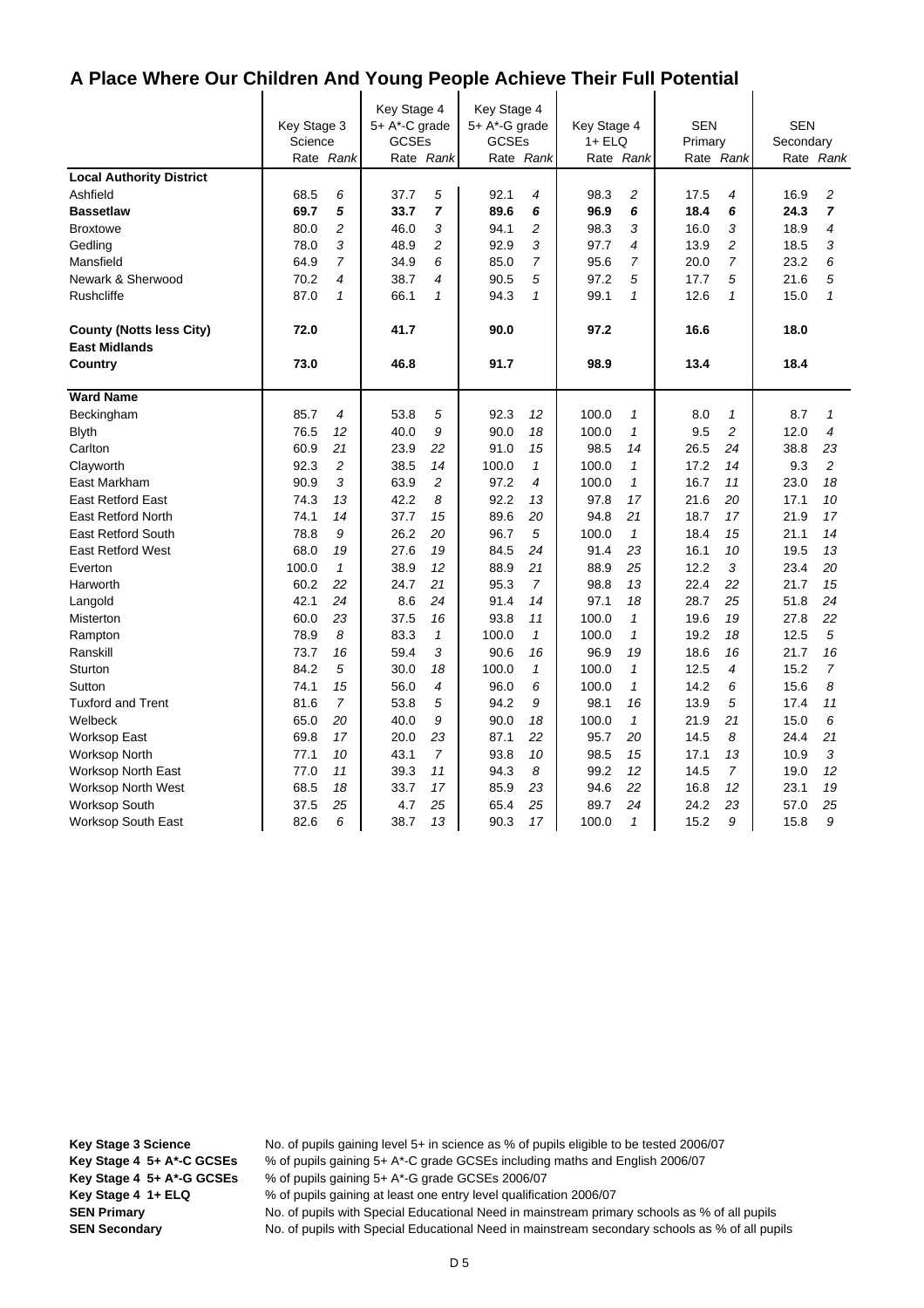$\mathbf{I}$ 

|                                   | Access to |                |             |                          |             |                |             |                |             |                |             |                |
|-----------------------------------|-----------|----------------|-------------|--------------------------|-------------|----------------|-------------|----------------|-------------|----------------|-------------|----------------|
|                                   | Further   |                | Key Stage 2 |                          | Key Stage 2 |                | Key Stage 2 |                | Key Stage 3 |                | Key Stage 3 |                |
|                                   | Education |                | English     |                          | Maths       |                | Science     |                | English     |                | Maths       |                |
|                                   |           | Rate Rank      |             | Rate Rank                |             | Rate Rank      |             | Rate Rank      |             | Rate Rank      |             | Rate Rank      |
| <b>Local Authority District</b>   |           |                |             |                          |             |                |             |                |             |                |             |                |
| Ashfield                          | 99.1      | 2              | 74.5        | 6                        | 75.0        | 6              | 88.2        | 5              | 67.3        | 6              | 70.9        | 5              |
| <b>Bassetlaw</b>                  | 95.9      | 6              | 77.8        | 5                        | 75.7        | 5              | 85.4        | 6              | 68.5        | 5              | 72.1        | 4              |
| <b>Broxtowe</b>                   | 98.3      | 4              | 83.7        | 3                        | 81.5        | 3              | 91.5        | 3              | 76.4        | 3              | 81.3        | $\mathbf{2}$   |
| Gedling                           | 98.6      | 3              | 85.8        | $\overline{c}$           | 83.3        | $\overline{c}$ | 91.9        | 2              | 79.2        | $\overline{c}$ | 81.0        | 3              |
| Mansfield                         | 99.9      | $\mathbf{1}$   | 73.9        | $\overline{7}$           | 72.3        | 7              | 84.9        | $\overline{7}$ | 67.2        | 7              | 66.9        | 7              |
| Newark & Sherwood                 | 94.0      | $\overline{7}$ | 79.2        | $\overline{\mathcal{A}}$ | 77.2        | 4              | 88.4        | 4              | 72.6        | 4              | 70.6        | 6              |
| <b>Rushcliffe</b>                 | 97.8      | 5              | 89.0        | 1                        | 89.5        | $\mathbf{1}$   | 96.1        | $\mathbf{1}$   | 89.2        | 1              | 89.3        | $\mathbf{1}$   |
| <b>County (Notts less City)</b>   | 97.7      |                | 79.0        |                          | 78.0        |                | 89.0        |                | 73.0        |                | 74.0        |                |
| <b>East Midlands</b>              |           |                |             |                          |             |                |             |                |             |                |             |                |
| Country                           |           |                | 80.0        |                          | 77.0        |                | 88.0        |                | 74.0        |                | 76.0        |                |
| <b>Ward Name</b>                  |           |                |             |                          |             |                |             |                |             |                |             |                |
| Attenborough                      | 100.0     | $\mathcal I$   | 91.7        | $\overline{7}$           | 83.3        | 9              | 91.7        | 11             | 86.7        | $\overline{4}$ | 94.7        | $\overline{c}$ |
| Awsworth                          | 73.5      | 21             | 67.7        | 20                       | 77.4        | 16             | 87.1        | 19             | 64.3        | 20             | 71.4        | 18             |
| <b>Beeston Central</b>            | 99.9      | 18             | 77.8        | 15                       | 83.3        | 9              | 88.9        | 16             | 78.3        | 9              | 87.0        | 5              |
| <b>Beeston North</b>              | 100.0     | $\mathbf{1}$   | 74.5        | 18                       | 78.7        | 15             | 91.5        | 12             | 73.2        | 11             | 78.0        | 14             |
| <b>Beeston Rylands</b>            | 100.0     | $\mathbf{1}$   | 78.8        | 14                       | 75.8        | 17             | 87.9        | 17             | 73.0        | 12             | 76.3        | 15             |
| <b>Beeston West</b>               | 100.0     | $\mathbf{1}$   | 100.0       | $\mathbf{1}$             | 92.5        | $\overline{c}$ | 97.5        | $\overline{c}$ | 68.2        | 16             | 84.4        | 8              |
| <b>Bramcote</b>                   | 100.0     | $\mathbf{1}$   | 91.9        | 5                        | 91.9        | 3              | 96.8        | 3              | 85.7        | 5              | 82.0        | 12             |
| <b>Brinsley</b>                   | 90.6      | 19             | 68.4        | 19                       | 84.2        | $\overline{7}$ | 89.5        | 15             | 65.6        | 18             | 68.8        | 20             |
| <b>Chilwell East</b>              | 100.0     | $\mathbf{1}$   | 91.8        | 6                        | 79.6        | 14             | 93.9        | 6              | 87.0        | $\overline{2}$ | 82.1        | 11             |
| <b>Chilwell West</b>              | 100.0     | $\mathbf{1}$   | 87.5        | 10                       | 73.6        | 20             | 87.5        | 18             | 72.9        | 13             | 80.2        | 13             |
| <b>Cossall and Kimberley</b>      | 100.0     | $\mathbf{1}$   | 76.8        | 16                       | 73.9        | 18             | 82.6        | 20             | 67.7        | 17             | 84.6        | $\overline{7}$ |
| Eastwood N & Greasley (B'vale)    | 100.0     | $\mathcal I$   | 82.6        | 11                       | 73.9        | 18             | 91.3        | 13             | 71.4        | 15             | 76.2        | 16             |
| Eastwood South                    | 100.0     | $\mathbf{1}$   | 63.1        | 21                       | 68.0        | 21             | 81.6        | 21             | 61.4        | 21             | 66.3        | 21             |
| Greasley (Giltbrook & N'thorpe)   | 100.0     | $\mathbf{1}$   | 81.8        | 13                       | 80.5        | 13             | 93.5        | 8              | 82.5        | 6              | 90.0        | 4              |
| <b>Nuthall East and Strelley</b>  | 76.8      | 20             | 94.6        | $\overline{4}$           | 92.9        | $\mathbf{1}$   | 92.9        | 10             | 80.6        | 8              | 83.9        | 9              |
| Nuthall W & Greasley (Watnall)    | 100.0     | $\mathbf{1}$   | 91.5        | 8                        | 83.0        | 11             | 93.6        | $\overline{7}$ | 81.4        | $\overline{7}$ | 97.7        | $\mathbf{1}$   |
| Stapleford North                  | 100.0     | $\mathbf{1}$   | 75.5        | 17                       | 86.8        | 5              | 90.6        | 14             | 75.0        | 10             | 71.4        | 18             |
| <b>Stapleford South East</b>      | 100.0     | $\mathbf{1}$   | 87.7        | 9                        | 84.2        | $\overline{7}$ | 94.7        | 5              | 86.8        | 3              | 86.8        | 6              |
| <b>Stapleford South West</b>      | 100.0     | $\mathbf{1}$   | 81.9        | 12                       | 80.6        | 12             | 95.8        | 4              | 72.3        | 14             | 83.1        | 10             |
| <b>Toton and Chilwell Meadows</b> | 100.0     | $\mathbf{1}$   | 96.9        | $\overline{c}$           | 90.8        | 4              | 99.0        | $\mathbf{1}$   | 94.1        | $\mathbf{1}$   | 90.6        | 3              |
| Trowell                           | 100.0     | $\mathbf{1}$   | 96.6        | 3                        | 86.2        | 6              | 93.1        | 9              | 65.4        | 19             | 73.1        | 17             |

**Access to Further Education** % of 16-19 year olds within 30 min travel time of a Further Education establishment by public transport, cycling or walking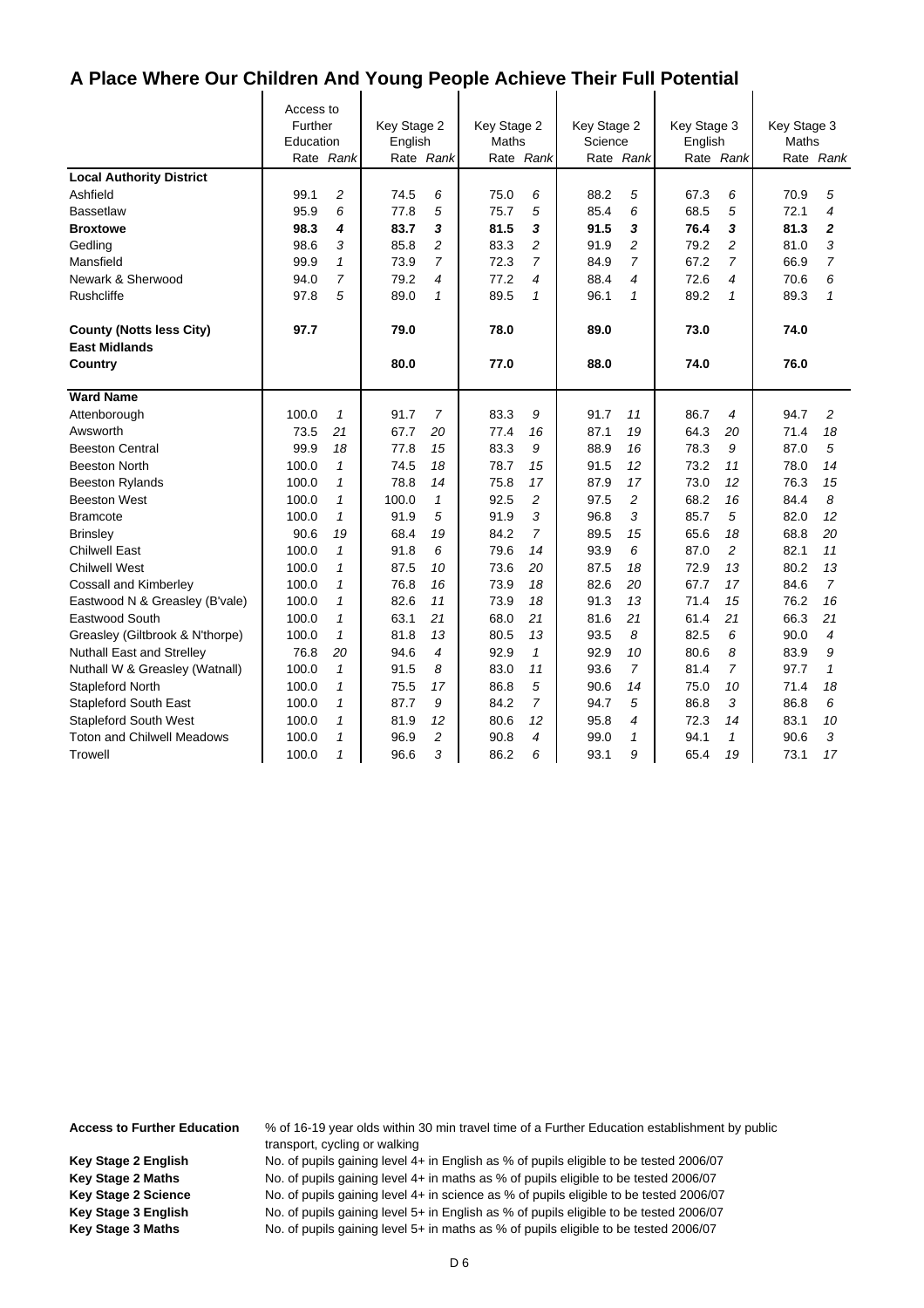|                                   | Key Stage 3<br>Science | Rate Rank      | Key Stage 4<br>5+ A*-C grade<br><b>GCSEs</b> | Rate Rank      | Key Stage 4<br>5+ A*-G grade<br><b>GCSEs</b> | Rate Rank      | Key Stage 4<br>$1 + ELQ$ | Rate Rank      | <b>SEN</b><br>Primary | Rate Rank      | <b>SEN</b><br>Secondary | Rate Rank                |
|-----------------------------------|------------------------|----------------|----------------------------------------------|----------------|----------------------------------------------|----------------|--------------------------|----------------|-----------------------|----------------|-------------------------|--------------------------|
| <b>Local Authority District</b>   |                        |                |                                              |                |                                              |                |                          |                |                       |                |                         |                          |
| Ashfield                          | 68.5                   | 6              | 37.7                                         | 5              | 92.1                                         | 4              | 98.3                     | $\overline{c}$ | 17.5                  | 4              | 16.9                    | 2                        |
| <b>Bassetlaw</b>                  | 69.7                   | 5              | 33.7                                         | $\overline{7}$ | 89.6                                         | 6              | 96.9                     | 6              | 18.4                  | 6              | 24.3                    | $\overline{7}$           |
| <b>Broxtowe</b>                   | 80.0                   | 2              | 46.0                                         | 3              | 94.1                                         | $\mathbf{z}$   | 98.3                     | 3              | 16.0                  | 3              | 18.9                    | 4                        |
| Gedling                           | 78.0                   | 3              | 48.9                                         | $\overline{c}$ | 92.9                                         | 3              | 97.7                     | 4              | 13.9                  | 2              | 18.5                    | 3                        |
| Mansfield                         | 64.9                   | $\overline{7}$ | 34.9                                         | 6              | 85.0                                         | 7              | 95.6                     | $\overline{7}$ | 20.0                  | 7              | 23.2                    | 6                        |
| Newark & Sherwood                 | 70.2                   | 4              | 38.7                                         | 4              | 90.5                                         | 5              | 97.2                     | 5              | 17.7                  | 5              | 21.6                    | 5                        |
| Rushcliffe                        | 87.0                   | $\mathcal I$   | 66.1                                         | $\mathbf{1}$   | 94.3                                         | $\mathbf{1}$   | 99.1                     | $\mathbf{1}$   | 12.6                  | 1              | 15.0                    | $\mathbf{1}$             |
| <b>County (Notts less City)</b>   | 72.0                   |                | 41.7                                         |                | 90.0                                         |                | 97.2                     |                | 16.6                  |                | 18.0                    |                          |
| <b>East Midlands</b>              |                        |                |                                              |                |                                              |                |                          |                |                       |                |                         |                          |
| Country                           | 73.0                   |                | 46.8                                         |                | 91.7                                         |                | 98.9                     |                | 13.4                  |                | 18.4                    |                          |
| <b>Ward Name</b>                  |                        |                |                                              |                |                                              |                |                          |                |                       |                |                         |                          |
| Attenborough                      | 93.3                   | $\mathcal I$   | 45.8                                         | 8              | 91.7                                         | 15             | 95.8                     | 20             | 7.5                   | 3              | 5.3                     | $\mathbf{1}$             |
| Awsworth                          | 64.3                   | 20             | 38.2                                         | 14             | 91.2                                         | 16             | 100.0                    | $\mathbf{1}$   | 11.4                  | $\overline{7}$ | 23.5                    | 17                       |
| <b>Beeston Central</b>            | 87.0                   | 6              | 29.0                                         | 21             | 83.9                                         | 21             | 96.8                     | 17             | 19.6                  | 17             | 18.2                    | 10                       |
| <b>Beeston North</b>              | 78.0                   | 14             | 32.1                                         | 19             | 84.9                                         | 20             | 90.6                     | 21             | 20.9                  | 19             | 26.6                    | 19                       |
| <b>Beeston Rylands</b>            | 78.4                   | 13             | 36.8                                         | 17             | 96.5                                         | $\overline{7}$ | 96.5                     | 18             | 15.5                  | 10             | 7.6                     | $\overline{c}$           |
| <b>Beeston West</b>               | 81.8                   | 9              | 56.8                                         | 4              | 94.6                                         | 11             | 100.0                    | $\mathbf{1}$   | 8.2                   | 5              | 11.7                    | 6                        |
| <b>Bramcote</b>                   | 80.0                   | 11             | 69.5                                         | $\overline{c}$ | 100.0                                        | $\mathbf{1}$   | 100.0                    | $\mathbf{1}$   | 8.1                   | 4              | 10.4                    | $\overline{\mathcal{A}}$ |
| <b>Brinsley</b>                   | 68.8                   | 18             | 38.5                                         | 13             | 92.3                                         | 13             | 96.2                     | 19             | 21.0                  | 20             | 24.1                    | 18                       |
| <b>Chilwell East</b>              | 90.7                   | 4              | 61.1                                         | 3              | 96.3                                         | 8              | 100.0                    | $\mathbf{1}$   | 7.5                   | 2              | 7.7                     | 3                        |
| <b>Chilwell West</b>              | 78.8                   | 12             | 45.5                                         | 9              | 96.0                                         | 10             | 98.0                     | 13             | 19.6                  | 18             | 19.9                    | 13                       |
| Cossall and Kimberley             | 81.5                   | 10             | 44.4                                         | 11             | 92.1                                         | 14             | 96.8                     | 15             | 15.9                  | 11             | 19.9                    | 14                       |
| Eastwood N & Greasley (B'vale)    | 66.7                   | 19             | 37.0                                         | 15             | 96.3                                         | 8              | 100.0                    | $\mathcal I$   | 18.7                  | 16             | 22.3                    | 15                       |
| Eastwood South                    | 63.4                   | 21             | 31.2                                         | 20             | 89.6                                         | 18             | 96.8                     | 16             | 27.7                  | 21             | 28.0                    | 20                       |
| Greasley (Giltbrook & N'thorpe)   | 87.5                   | 5              | 50.8                                         | 6              | 100.0                                        | $\mathbf{1}$   | 100.0                    | $\mathbf{1}$   | 18.5                  | 15             | 18.5                    | 12                       |
| <b>Nuthall East and Strelley</b>  | 83.9                   | 8              | 45.5                                         | 10             | 97.7                                         | 6              | 100.0                    | $\mathbf{1}$   | 8.7                   | 6              | 11.4                    | 5                        |
| Nuthall W & Greasley (Watnall)    | 93.0                   | $\overline{c}$ | 48.6                                         | $\overline{7}$ | 100.0                                        | $\mathcal I$   | 100.0                    | $\mathbf{1}$   | 13.0                  | 8              | 16.4                    | 9                        |
| Stapleford North                  | 73.2                   | 16             | 33.3                                         | 18             | 90.2                                         | 17             | 100.0                    | $\mathbf{1}$   | 15.4                  | 9              | 13.5                    | 8                        |
| <b>Stapleford South East</b>      | 84.9                   | $\overline{7}$ | 44.3                                         | 12             | 88.5                                         | 19             | 100.0                    | $\mathbf{1}$   | 16.2                  | 13             | 22.5                    | 16                       |
| <b>Stapleford South West</b>      | 76.9                   | 15             | 37.0                                         | 16             | 94.5                                         | 12             | 97.3                     | 14             | 16.1                  | 12             | 35.8                    | 21                       |
| <b>Toton and Chilwell Meadows</b> | 91.5                   | 3              | 72.1                                         | 1              | 98.1                                         | 5              | 100.0                    | $\mathbf{1}$   | 17.3                  | 14             | 18.5                    | 11                       |
| Trowell                           | 73.1                   | 17             | 53.3                                         | 5              | 100.0                                        | $\mathcal I$   | 100.0                    | $\mathbf{1}$   | 7.3                   | $1\vert$       | 12.0                    | $\overline{7}$           |

**Key Stage 3 Science** No. of pupils gaining level 5+ in science as % of pupils eligible to be tested 2006/07 **Key Stage 4 5+ A\*-C GCSEs** % of pupils gaining 5+ A\*-C grade GCSEs including maths and English 2006/07

**Key Stage 4 5+ A\*-G GCSEs** % of pupils gaining 5+ A\*-G grade GCSEs 2006/07

**Key Stage 4 1+ ELQ** % of pupils gaining at least one entry level qualification 2006/07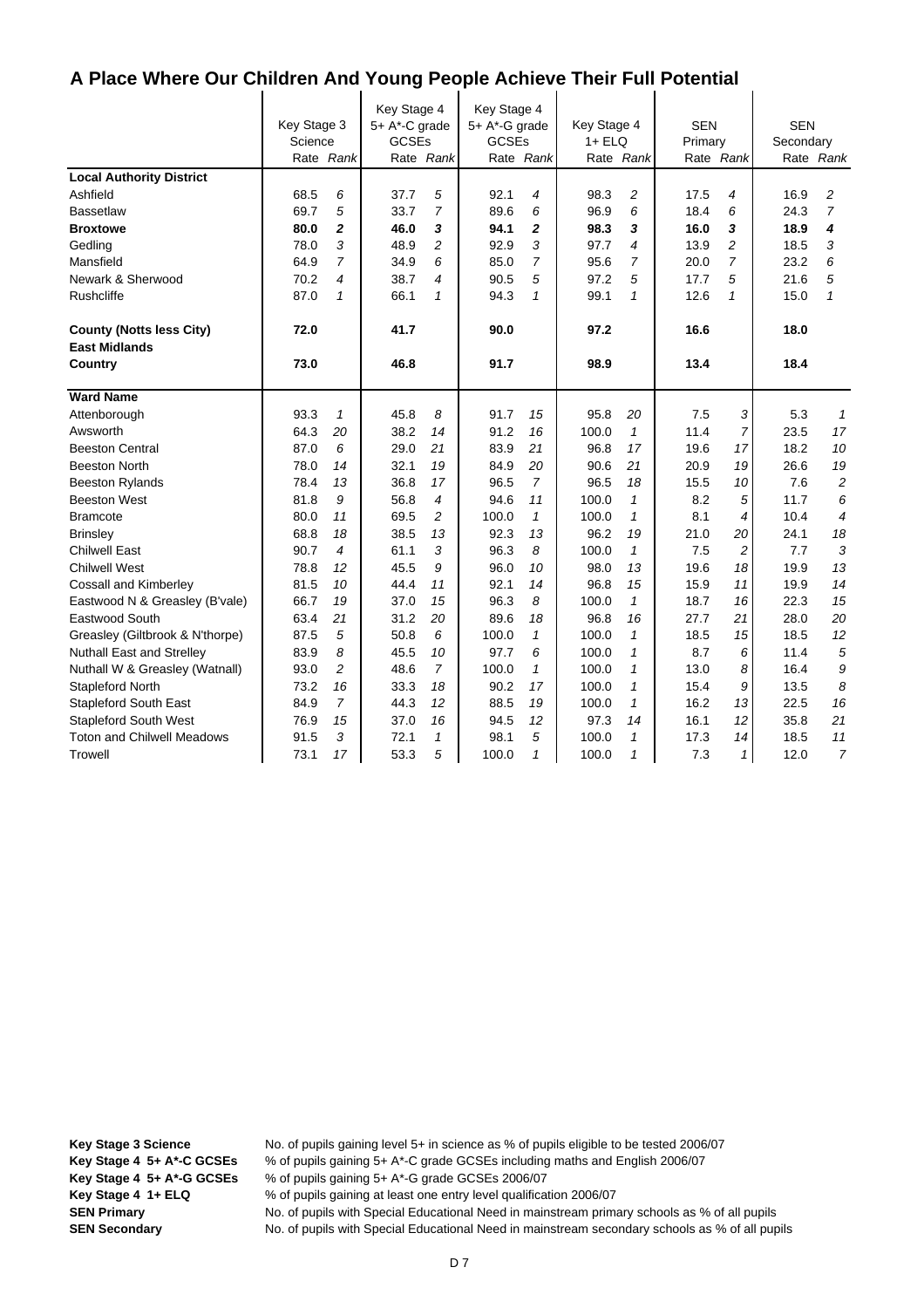$\mathbf{I}$ 

|                                 | Access to |                |             |              |             |                |             |              |             |                |             |                |
|---------------------------------|-----------|----------------|-------------|--------------|-------------|----------------|-------------|--------------|-------------|----------------|-------------|----------------|
|                                 | Further   |                | Key Stage 2 |              | Key Stage 2 |                | Key Stage 2 |              | Key Stage 3 |                | Key Stage 3 |                |
|                                 | Education |                | English     |              | Maths       |                | Science     |              | English     |                | Maths       |                |
|                                 | Rate Rank |                |             | Rate Rank    |             | Rate Rank      |             | Rate Rank    |             | Rate Rank      |             | Rate Rank      |
| <b>Local Authority District</b> |           |                |             |              |             |                |             |              |             |                |             |                |
| Ashfield                        | 99.1      | $\overline{c}$ | 74.5        | 6            | 75.0        | 6              | 88.2        | 5            | 67.3        | 6              | 70.9        | 5              |
| <b>Bassetlaw</b>                | 95.9      | 6              | 77.8        | 5            | 75.7        | 5              | 85.4        | 6            | 68.5        | 5              | 72.1        | 4              |
| <b>Broxtowe</b>                 | 98.3      | $\overline{4}$ | 83.7        | 3            | 81.5        | 3              | 91.5        | 3            | 76.4        | 3              | 81.3        | 2              |
| Gedling                         | 98.6      | 3              | 85.8        | 2            | 83.3        | $\overline{2}$ | 91.9        | $\mathbf{2}$ | 79.2        | $\overline{2}$ | 81.0        | 3              |
| Mansfield                       | 99.9      | $\mathbf{1}$   | 73.9        | 7            | 72.3        | $\overline{7}$ | 84.9        | 7            | 67.2        | $\overline{7}$ | 66.9        | $\overline{7}$ |
| Newark & Sherwood               | 94.0      | $\overline{7}$ | 79.2        | 4            | 77.2        | 4              | 88.4        | 4            | 72.6        | 4              | 70.6        | 6              |
| <b>Rushcliffe</b>               | 97.8      | 5              | 89.0        | 1            | 89.5        | $\mathbf{1}$   | 96.1        | 1            | 89.2        | 1              | 89.3        | $\mathbf{1}$   |
| <b>County (Notts less City)</b> | 97.7      |                | 79.0        |              | 78.0        |                | 89.0        |              | 73.0        |                | 74.0        |                |
| <b>East Midlands</b>            |           |                |             |              |             |                |             |              |             |                |             |                |
| Country                         |           |                | 80.0        |              | 77.0        |                | 88.0        |              | 74.0        |                | 76.0        |                |
| <b>Ward Name</b>                |           |                |             |              |             |                |             |              |             |                |             |                |
| <b>Bestwood Village</b>         | 98.5      | 18             | 91.7        | 8            | 91.7        | 7              | 91.7        | 12           | 76.9        | 15             | 69.2        | 20             |
| Bonington                       | 100.0     | $\mathcal I$   | 83.3        | 15           | 72.2        | 19             | 91.7        | 12           | 76.5        | 16             | 70.6        | 19             |
| Burton Joyce & Stoke Bardolph   | 94.3      | 20             | 86.1        | 11           | 83.3        | 12             | 91.7        | 12           | 90.0        | 5              | 95.0        | 3              |
| Calverton                       | 100.0     | $\mathcal I$   | 86.8        | 10           | 84.2        | 11             | 96.1        | 5            | 68.6        | 19             | 74.6        | 14             |
| Carlton                         | 94.8      | 19             | 70.7        | 21           | 60.3        | 22             | 81.0        | 21           | 83.6        | $\overline{7}$ | 92.5        | 4              |
| <b>Carlton Hill</b>             | 92.2      | 21             | 88.5        | 9            | 80.3        | 14             | 91.8        | 11           | 77.3        | 14             | 82.7        | 9              |
| Daybrook                        | 100.0     | $\mathbf{1}$   | 84.1        | 14           | 75.0        | 18             | 86.4        | 19           | 78.1        | 13             | 73.4        | 15             |
| Gedling                         | 100.0     | $\mathcal I$   | 93.9        | 5            | 92.4        | 6              | 100.0       | $\mathbf{1}$ | 83.0        | 8              | 81.1        | 11             |
| Killisick                       | 100.0     | 1              | 65.8        | 22           | 63.2        | 20             | 86.8        | 18           | 58.3        | 22             | 55.6        | 22             |
| Kingswell                       | 100.0     | $\mathcal I$   | 94.5        | 4            | 92.7        | 5              | 94.5        | 7            | 81.8        | 9              | 72.7        | 16             |
| Lambley                         | 98.9      | 17             | 100.0       | $\mathbf{1}$ | 100.0       | $\mathbf{1}$   | 100.0       | 1            | 100.0       | $\mathbf{1}$   | 100.0       | $\mathbf{1}$   |
| <b>Mapperley Plains</b>         | 100.0     | $\mathbf{1}$   | 86.1        | 11           | 86.1        | 10             | 90.3        | 16           | 91.7        | 4              | 88.9        | 6              |
| <b>Netherfield and Colwick</b>  | 100.0     | $\mathcal I$   | 80.3        | 18           | 80.3        | 15             | 92.4        | 9            | 60.3        | 21             | 75.3        | 13             |
| Newstead                        | 82.6      | 22             | 78.9        | 19           | 63.2        | 20             | 73.7        | 22           | 61.3        | 20             | 67.7        | 21             |
| Phoenix                         | 100.0     | $\mathcal I$   | 80.6        | 16           | 87.1        | 9              | 95.2        | 6            | 79.3        | 12             | 72.4        | 17             |
| Porchester                      | 100.0     | $\mathcal I$   | 96.4        | 2            | 94.6        | 3              | 96.4        | 4            | 80.8        | 10             | 84.3        | $\overline{7}$ |
| Ravenshead                      | 99.5      | 16             | 92.3        | 7            | 90.4        | 8              | 92.3        | 10           | 89.1        | 6              | 91.3        | 5              |
| St. James                       | 100.0     | $\mathcal I$   | 80.4        | 17           | 78.3        | 16             | 91.3        | 15           | 73.8        | 17             | 78.6        | 12             |
| St. Mary's                      | 100.0     | $\mathbf{1}$   | 84.3        | 13           | 80.7        | 13             | 84.3        | 20           | 80.7        | 11             | 81.9        | 10             |
| Valley                          | 99.8      | 15             | 76.3        | 20           | 76.3        | 17             | 88.1        | 17           | 72.1        | 18             | 83.7        | 8              |
| Woodborough                     | 100.0     | $\mathbf{1}$   | 93.3        | 6            | 93.3        | 4              | 93.3        | 8            | 100.0       | $\mathbf{1}$   | 71.4        | 18             |
| Woodthorpe                      | 100.0     | 1              | 95.6        | 3            | 98.9        | 2              | 100.0       | 1            | 93.5        | 3              | 96.1        | 2              |

**Access to Further Education** % of 16-19 year olds within 30 min travel time of a Further Education establishment by public transport, cycling or walking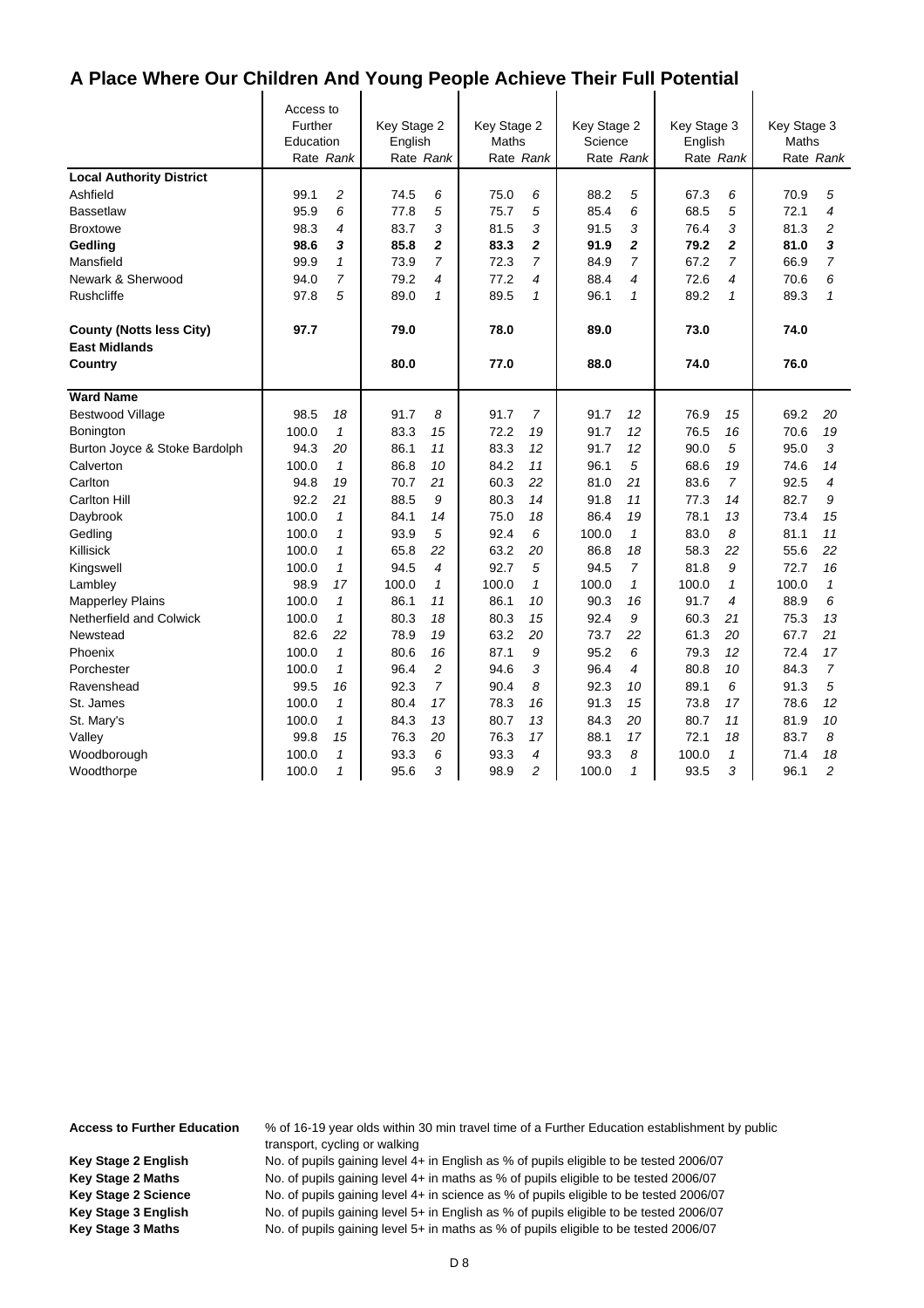|                                 | Key Stage 3<br>Science |                | Key Stage 4<br>5+ A*-C grade<br><b>GCSEs</b> |                | Key Stage 4<br>5+ A*-G grade<br><b>GCSEs</b> |                | Key Stage 4<br>$1 + ELQ$ |                | <b>SEN</b><br>Primary |                | <b>SEN</b><br>Secondary |                |
|---------------------------------|------------------------|----------------|----------------------------------------------|----------------|----------------------------------------------|----------------|--------------------------|----------------|-----------------------|----------------|-------------------------|----------------|
|                                 | Rate Rank              |                |                                              | Rate Rank      |                                              | Rate Rank      | Rate Rank                |                |                       | Rate Rank      |                         | Rate Rank      |
| <b>Local Authority District</b> |                        |                |                                              |                |                                              |                |                          |                |                       |                |                         |                |
| Ashfield                        | 68.5                   | 6              | 37.7                                         | 5              | 92.1                                         | 4              | 98.3                     | $\overline{c}$ | 17.5                  | 4              | 16.9                    | $\overline{c}$ |
| <b>Bassetlaw</b>                | 69.7                   | 5              | 33.7                                         | 7              | 89.6                                         | 6              | 96.9                     | 6              | 18.4                  | 6              | 24.3                    | $\overline{7}$ |
| <b>Broxtowe</b>                 | 80.0                   | $\overline{c}$ | 46.0                                         | 3              | 94.1                                         | 2              | 98.3                     | 3              | 16.0                  | 3              | 18.9                    | 4              |
| Gedling                         | 78.0                   | 3              | 48.9                                         | 2              | 92.9                                         | 3              | 97.7                     | 4              | 13.9                  | $\overline{2}$ | 18.5                    | 3              |
| Mansfield                       | 64.9                   | $\overline{7}$ | 34.9                                         | 6              | 85.0                                         | $\overline{7}$ | 95.6                     | $\overline{7}$ | 20.0                  | $\overline{7}$ | 23.2                    | 6              |
| Newark & Sherwood               | 70.2                   | $\overline{4}$ | 38.7                                         | 4              | 90.5                                         | 5              | 97.2                     | 5              | 17.7                  | 5              | 21.6                    | 5              |
| Rushcliffe                      | 87.0                   | $\mathbf{1}$   | 66.1                                         | $\mathbf{1}$   | 94.3                                         | $\mathbf{1}$   | 99.1                     | $\mathbf{1}$   | 12.6                  | $\mathbf{1}$   | 15.0                    | $\mathbf{1}$   |
| <b>County (Notts less City)</b> | 72.0                   |                | 41.7                                         |                | 90.0                                         |                | 97.2                     |                | 16.6                  |                | 18.0                    |                |
| <b>East Midlands</b>            |                        |                |                                              |                |                                              |                |                          |                |                       |                |                         |                |
| Country                         | 73.0                   |                | 46.8                                         |                | 91.7                                         |                | 98.9                     |                | 13.4                  |                | 18.4                    |                |
| <b>Ward Name</b>                |                        |                |                                              |                |                                              |                |                          |                |                       |                |                         |                |
| <b>Bestwood Village</b>         | 92.3                   | $\overline{c}$ | 42.9                                         | 15             | 92.9                                         | 13             | 100.0                    | $\mathbf{1}$   | 20.0                  | 19             | 8.3                     | $\overline{c}$ |
| Bonington                       | 67.6                   | 20             | 46.8                                         | 11             | 95.7                                         | 9              | 100.0                    | $\mathbf{1}$   | 11.7                  | 8              | 29.9                    | 20             |
| Burton Joyce & Stoke Bardolph   | 90.0                   | $\overline{4}$ | 73.5                                         | $\mathbf{1}$   | 94.1                                         | 10             | 97.1                     | 17             | 7.6                   | 4              | 12.4                    | $\overline{7}$ |
| Calverton                       | 63.4                   | 21             | 38.0                                         | 17             | 93.5                                         | 12             | 99.1                     | 11             | 19.3                  | 17             | 11.0                    | 4              |
| Carlton                         | 85.1                   | 8              | 44.9                                         | 12             | 92.1                                         | 15             | 96.6                     | 18             | 15.2                  | 15             | 17.7                    | 13             |
| <b>Carlton Hill</b>             | 76.0                   | 14             | 42.9                                         | 15             | 92.9                                         | 13             | 98.6                     | 13             | 14.4                  | 13             | 29.3                    | 19             |
| Daybrook                        | 68.8                   | 16             | 36.4                                         | 18             | 90.9                                         | 16             | 95.5                     | 20             | 21.1                  | 21             | 21.5                    | 15             |
| Gedling                         | 86.8                   | 6              | 61.3                                         | 6              | 93.5                                         | 11             | 97.8                     | 14             | 14.8                  | 14             | 12.8                    | 8              |
| Killisick                       | 61.1                   | 22             | 33.3                                         | 20             | 77.8                                         | 21             | 93.3                     | 21             | 24.2                  | 22             | 34.0                    | 21             |
| Kingswell                       | 68.2                   | 18             | 48.0                                         | 10             | 100.0                                        | 1              | 100.0                    | $\mathbf{1}$   | 8.2                   | 5              | 12.9                    | 9              |
| Lambley                         | 100.0                  | $\mathbf{1}$   | 64.7                                         | 3              | 100.0                                        | $\mathbf{1}$   | 100.0                    | $\mathbf{1}$   | 12.9                  | 10             | 11.3                    | 5              |
| <b>Mapperley Plains</b>         | 80.6                   | 11             | 58.2                                         | $\overline{7}$ | 96.2                                         | 8              | 97.5                     | 16             | 13.3                  | 12             | 15.2                    | 11             |
| Netherfield and Colwick         | 68.5                   | 17             | 43.7                                         | 14             | 90.1                                         | 19             | 98.6                     | 12             | 19.6                  | 18             | 24.4                    | 17             |
| Newstead                        | 67.7                   | 19             | 33.3                                         | 20             | 90.5                                         | 18             | 100.0                    | $\mathbf{1}$   | 20.2                  | 20             | 25.9                    | 18             |
| Phoenix                         | 75.9                   | 15             | 33.3                                         | 20             | 96.5                                         | $\overline{7}$ | 100.0                    | $\mathbf{1}$   | 11.8                  | 9              | 13.1                    | 10             |
| Porchester                      | 82.7                   | 10             | 51.6                                         | 9              | 96.8                                         | 6              | 100.0                    | $\mathbf{1}$   | 9.9                   | 6              | 20.0                    | 14             |
| Ravenshead                      | 91.3                   | 3              | 63.2                                         | 5              | 100.0                                        | 1              | 100.0                    | $\mathbf{1}$   | 6.9                   | $\overline{c}$ | 11.3                    | 6              |
| St. James                       | 83.3                   | 9              | 44.2                                         | 13             | 90.7                                         | 17             | 97.7                     | 15             | 10.5                  | $\overline{7}$ | 15.4                    | 12             |
| St. Mary's                      | 78.3                   | 12             | 52.3                                         | 8              | 87.2                                         | 20             | 96.5                     | 19             | 13.0                  | 11             | 21.6                    | 16             |
| Valley                          | 76.7                   | 13             | 35.8                                         | 19             | 77.4                                         | 22             | 84.9                     | 22             | 15.7                  | 16             | 36.5                    | 22             |
| Woodborough                     | 85.7                   | $\overline{7}$ | 64.3                                         | 4              | 100.0                                        | $\mathbf{1}$   | 100.0                    | $\mathbf{1}$   | 7.1                   | 3              | 10.8                    | 3              |
| Woodthorpe                      | 87.0                   | 5              | 67.1                                         | 2              | 98.7                                         | 5              | 100.0                    | 1              | 6.9                   | 1              | 7.4                     | $\mathbf{1}$   |

**Key Stage 3 Science** No. of pupils gaining level 5+ in science as % of pupils eligible to be tested 2006/07 **Key Stage 4 5+ A\*-C GCSEs** % of pupils gaining 5+ A\*-C grade GCSEs including maths and English 2006/07 **Key Stage 4 5+ A\*-G GCSEs** % of pupils gaining 5+ A\*-G grade GCSEs 2006/07 **Key Stage 4 1+ ELQ** % of pupils gaining at least one entry level qualification 2006/07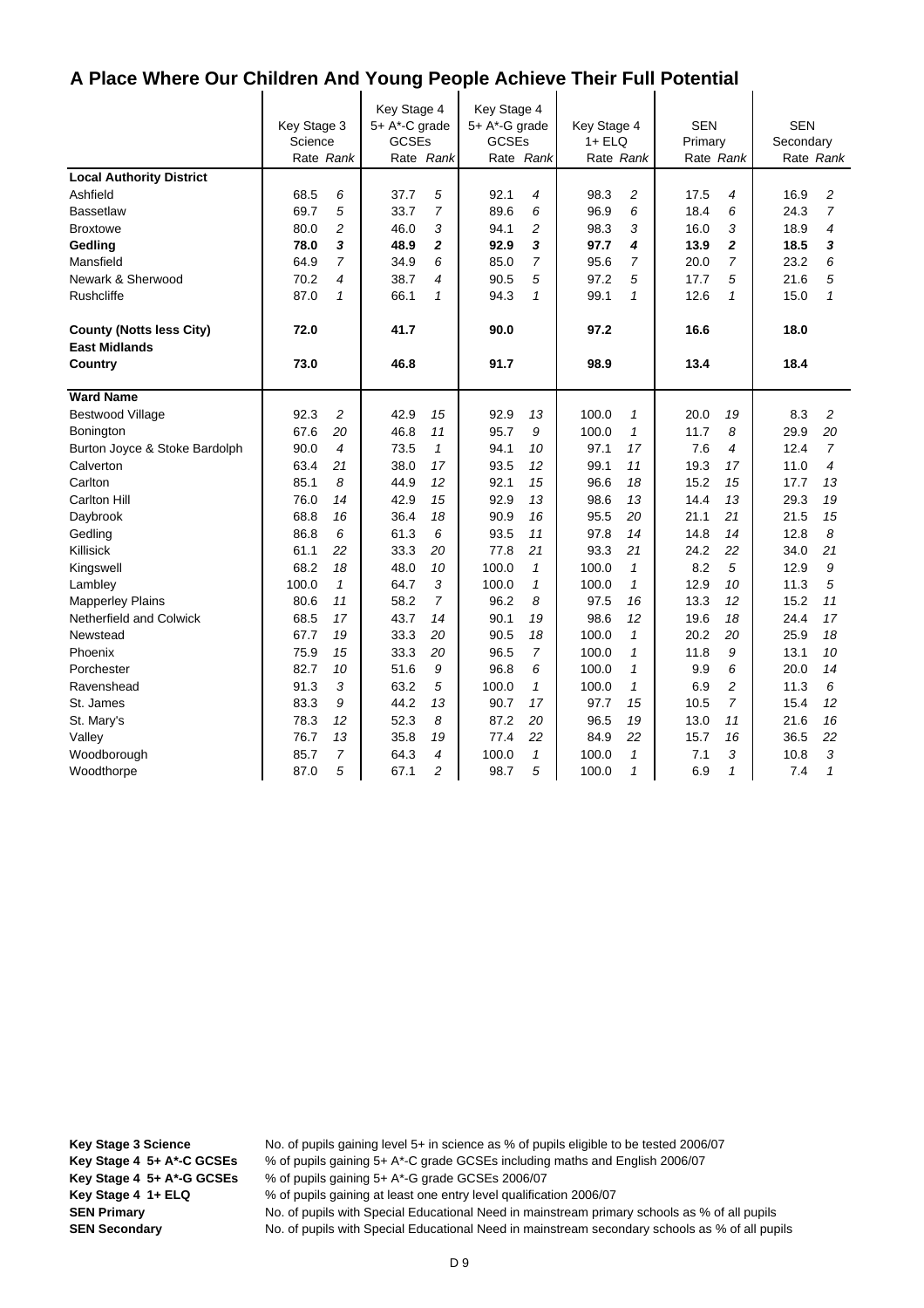$\mathbf{I}$ 

|                                 | Access to<br>Further<br>Education<br>Rate Rank |                | Key Stage 2<br>English<br>Rate Rank |                | Key Stage 2<br>Maths<br>Rate Rank |                | Key Stage 2<br>Science<br>Rate Rank |    | Key Stage 3<br>English<br>Rate Rank |              | Key Stage 3<br>Maths | Rate Rank      |
|---------------------------------|------------------------------------------------|----------------|-------------------------------------|----------------|-----------------------------------|----------------|-------------------------------------|----|-------------------------------------|--------------|----------------------|----------------|
| <b>Local Authority District</b> |                                                |                |                                     |                |                                   |                |                                     |    |                                     |              |                      |                |
| Ashfield                        | 99.1                                           | 2              | 74.5                                | 6              | 75.0                              | 6              | 88.2                                | 5  | 67.3                                | 6            | 70.9                 | 5              |
| <b>Bassetlaw</b>                | 95.9                                           | 6              | 77.8                                | 5              | 75.7                              | 5              | 85.4                                | 6  | 68.5                                | 5            | 72.1                 | 4              |
| <b>Broxtowe</b>                 | 98.3                                           | 4              | 83.7                                | 3              | 81.5                              | 3              | 91.5                                | 3  | 76.4                                | 3            | 81.3                 | 2              |
| Gedling                         | 98.6                                           | 3              | 85.8                                | 2              | 83.3                              | 2              | 91.9                                | 2  | 79.2                                | 2            | 81.0                 | 3              |
| <b>Mansfield</b>                | 99.9                                           | 1              | 73.9                                | 7              | 72.3                              | 7              | 84.9                                | 7  | 67.2                                | 7            | 66.9                 | 7              |
| Newark & Sherwood               | 94.0                                           | $\overline{7}$ | 79.2                                | 4              | 77.2                              | 4              | 88.4                                | 4  | 72.6                                | 4            | 70.6                 | 6              |
| <b>Rushcliffe</b>               | 97.8                                           | 5              | 89.0                                | $\mathbf{1}$   | 89.5                              | 1              | 96.1                                | 1  | 89.2                                | 1            | 89.3                 | $\mathbf{1}$   |
|                                 |                                                |                |                                     |                |                                   |                |                                     |    |                                     |              |                      |                |
| <b>County (Notts less City)</b> | 97.7                                           |                | 79.0                                |                | 78.0                              |                | 89.0                                |    | 73.0                                |              | 74.0                 |                |
| <b>East Midlands</b>            |                                                |                |                                     |                |                                   |                |                                     |    |                                     |              |                      |                |
| Country                         |                                                |                | 80.0                                |                | 77.0                              |                | 88.0                                |    | 74.0                                |              | 76.0                 |                |
| <b>Ward Name</b>                |                                                |                |                                     |                |                                   |                |                                     |    |                                     |              |                      |                |
| <b>Berry Hill</b>               | 100.0                                          | $\mathcal I$   | 83.3                                | 2              | 76.4                              | $\overline{7}$ | 90.3                                | 6  | 85.4                                | 2            | 84.1                 | $\mathbf{1}$   |
| <b>Birklands</b>                | 99.3                                           | 19             | 80.8                                | 5              | 74.0                              | 10             | 94.5                                | 2  | 61.0                                | 13           | 64.0                 | 13             |
| <b>Broomhill</b>                | 99.7                                           | 17             | 80.0                                | $\overline{7}$ | 80.0                              | 3              | 84.0                                | 12 | 63.4                                | 12           | 58.5                 | 14             |
| Cumberlands                     | 99.5                                           | 18             | 55.6                                | 18             | 57.4                              | 18             | 66.7                                | 18 | 56.3                                | 16           | 54.7                 | 16             |
| Eakring                         | 100.0                                          | $\mathbf{1}$   | 78.2                                | 8              | 74.4                              | 9              | 84.6                                | 10 | 70.6                                | 6            | 67.1                 | 9              |
| <b>Forest Town East</b>         | 100.0                                          | $\mathcal I$   | 67.3                                | 15             | 77.6                              | 5              | 89.8                                | 7  | 59.4                                | 14           | 65.2                 | 11             |
| <b>Forest Town West</b>         | 100.0                                          | $\mathcal I$   | 82.1                                | 3              | 82.1                              | 1              | 92.9                                | 3  | 81.1                                | 3            | 80.0                 | 3              |
| Grange Farm                     | 100.0                                          | 1              | 72.3                                | 12             | 76.6                              | 6              | 78.7                                | 15 | 80.4                                | 4            | 73.9                 | 4              |
| Ladybrook                       | 100.0                                          | 1              | 74.5                                | 10             | 69.1                              | 14             | 72.7                                | 17 | 58.2                                | 15           | 56.4                 | 15             |
| Leeming                         | 100.0                                          | 1              | 85.9                                | $\mathbf{1}$   | 78.9                              | 4              | 88.7                                | 8  | 90.9                                | $\mathbf{1}$ | 83.1                 | 2              |
| Lindhurst                       | 100.0                                          | 1              | 73.3                                | 11             | 68.9                              | 15             | 91.1                                | 5  | 74.4                                | 5            | 65.1                 | 12             |
| Meden                           | 100.0                                          | 1              | 80.2                                | 6              | 75.0                              | 8              | 92.7                                | 4  | 65.6                                | 9            | 70.8                 | 5              |
| Oak Tree                        | 100.0                                          | 1              | 71.7                                | 13             | 71.7                              | 12             | 82.6                                | 13 | 65.4                                | 10           | 69.2                 | 6              |
| Pleasley Hill                   | 100.0                                          | 1              | 74.6                                | 9              | 72.9                              | 11             | 86.4                                | 9  | 55.0                                | 17           | 45.2                 | 19             |
| Portland                        | 100.0                                          | 1              | 64.3                                | 17             | 61.9                              | 17             | 66.7                                | 18 | 46.4                                | 18           | 53.6                 | 17             |
| Priory                          | 100.0                                          | 1              | 81.3                                | 4              | 81.3                              | 2              | 95.8                                | 1  | 64.9                                | 11           | 67.5                 | 8              |
| Ravensdale                      | 100.0                                          | 1              | 41.5                                | 19             | 54.7                              | 19             | 73.6                                | 16 | 43.2                                | 19           | 52.3                 | 18             |
| Robin Hood                      | 100.0                                          | $\mathcal I$   | 71.1                                | 14             | 69.9                              | 13             | 84.3                                | 11 | 65.9                                | 8            | 65.9                 | 10             |
| Sherwood                        | 100.0                                          | 1              | 67.3                                | 15             | 63.3                              | 16             | 80.0                                | 14 | 68.8                                | 7            | 68.8                 | $\overline{7}$ |

**Access to Further Education** % of 16-19 year olds within 30 min travel time of a Further Education establishment by public transport, cycling or walking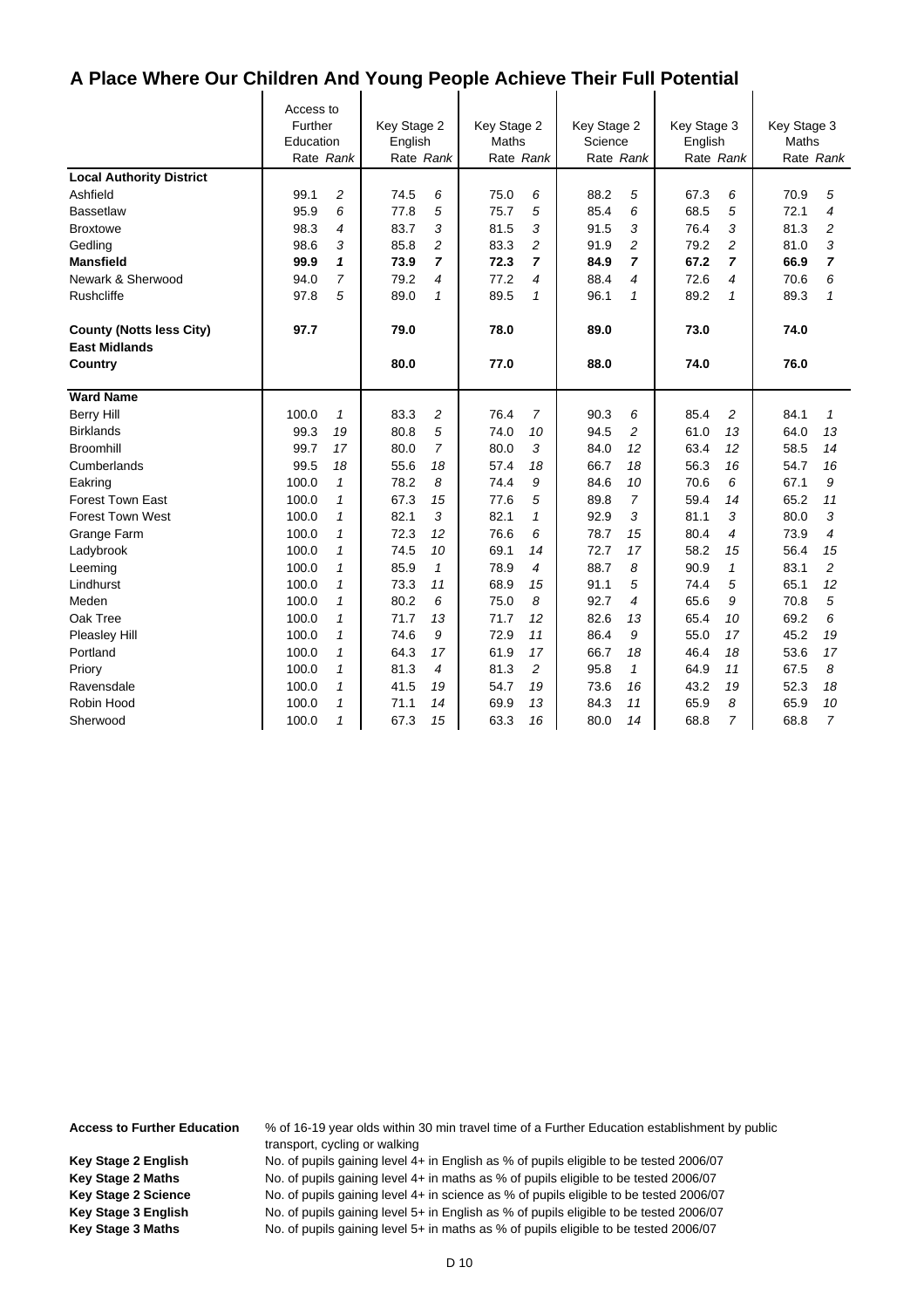|                                 | Key Stage 3<br>Science<br>Rate Rank |                | Key Stage 4<br>$5+ A^*$ -C grade<br><b>GCSEs</b> | Rate Rank   | Key Stage 4<br>5+ A*-G grade<br><b>GCSEs</b> | Rate Rank      | Key Stage 4<br>$1 + ELQ$<br>Rate Rank |                | <b>SEN</b><br>Primary | Rate Rank      | <b>SEN</b><br>Secondary | Rate Rank      |
|---------------------------------|-------------------------------------|----------------|--------------------------------------------------|-------------|----------------------------------------------|----------------|---------------------------------------|----------------|-----------------------|----------------|-------------------------|----------------|
| <b>Local Authority District</b> |                                     |                |                                                  |             |                                              |                |                                       |                |                       |                |                         |                |
| Ashfield                        | 68.5                                | 6              | 37.7                                             | 5           | 92.1                                         | 4              | 98.3                                  | $\overline{c}$ | 17.5                  | 4              | 16.9                    | 2              |
| <b>Bassetlaw</b>                | 69.7                                | 5              | 33.7                                             | 7           | 89.6                                         | 6              | 96.9                                  | 6              | 18.4                  | 6              | 24.3                    | $\overline{7}$ |
| <b>Broxtowe</b>                 | 80.0                                | $\overline{c}$ | 46.0                                             | 3           | 94.1                                         | 2              | 98.3                                  | 3              | 16.0                  | 3              | 18.9                    | 4              |
| Gedling                         | 78.0                                | 3              | 48.9                                             | 2           | 92.9                                         | 3              | 97.7                                  | 4              | 13.9                  | 2              | 18.5                    | 3              |
| <b>Mansfield</b>                | 64.9                                | $\overline{ }$ | 34.9                                             | 6           | 85.0                                         | 7              | 95.6                                  | 7              | 20.0                  | $\overline{7}$ | 23.2                    | 6              |
| Newark & Sherwood               | 70.2                                | 4              | 38.7                                             | 4           | 90.5                                         | 5              | 97.2                                  | 5              | 17.7                  | 5              | 21.6                    | 5              |
| Rushcliffe                      | 87.0                                | $\mathcal I$   | 66.1                                             | $\mathbf 1$ | 94.3                                         | 1              | 99.1                                  | 1              | 12.6                  | $\mathbf{1}$   | 15.0                    | $\mathbf{1}$   |
| <b>County (Notts less City)</b> | 72.0                                |                | 41.7                                             |             | 90.0                                         |                | 97.2                                  |                | 16.6                  |                | 18.0                    |                |
| <b>East Midlands</b>            |                                     |                |                                                  |             |                                              |                |                                       |                |                       |                |                         |                |
| Country                         | 73.0                                |                | 46.8                                             |             | 91.7                                         |                | 98.9                                  |                | 13.4                  |                | 18.4                    |                |
| <b>Ward Name</b>                |                                     |                |                                                  |             |                                              |                |                                       |                |                       |                |                         |                |
| <b>Berry Hill</b>               | 90.2                                | $\mathcal I$   | 63.2                                             | 1           | 93.4                                         | 2              | 98.7                                  | 5              | 10.0                  | 1              | 11.3                    | 2              |
| <b>Birklands</b>                | 61.8                                | 11             | 36.6                                             | 7           | 90.3                                         | 5              | 98.9                                  | 3              | 25.8                  | 15             | 18.0                    | 6              |
| <b>Broomhill</b>                | 63.4                                | 10             | 21.6                                             | 16          | 89.2                                         | 6              | 94.6                                  | 14             | 25.9                  | 16             | 38.3                    | 17             |
| Cumberlands                     | 46.9                                | 18             | 20.0                                             | 17          | 88.0                                         | $\overline{7}$ | 96.0                                  | 10             | 28.0                  | 19             | 48.1                    | 19             |
| Eakring                         | 67.1                                | 9              | 30.6                                             | 11          | 83.7                                         | 13             | 92.9                                  | 16             | 19.2                  | 8              | 19.0                    | $\overline{7}$ |
| <b>Forest Town East</b>         | 54.4                                | 15             | 29.6                                             | 12          | 80.2                                         | 15             | 93.8                                  | 15             | 19.2                  | 9              | 25.0                    | 10             |
| <b>Forest Town West</b>         | 74.7                                | 3              | 57.3                                             | 2           | 94.4                                         | 1              | 98.9                                  | 4              | 12.4                  | 2              | 14.0                    | 4              |
| Grange Farm                     | 71.7                                | $\overline{7}$ | 37.0                                             | 5           | 90.7                                         | 4              | 98.1                                  | 6              | 14.0                  | 3              | 25.5                    | 12             |
| Ladybrook                       | 56.4                                | 14             | 16.7                                             | 19          | 84.8                                         | 10             | 95.5                                  | 11             | 24.0                  | 12             | 33.5                    | 16             |
| Leeming                         | 79.2                                | $\overline{c}$ | 51.7                                             | 3           | 92.0                                         | 3              | 100.0                                 | $\mathbf{1}$   | 14.5                  | 4              | 9.5                     | $\mathbf{1}$   |
| Lindhurst                       | 74.4                                | 4              | 35.6                                             | 8           | 86.7                                         | 8              | 100.0                                 | 1              | 16.4                  | 5              | 24.1                    | 9              |
| Meden                           | 71.9                                | 5              | 36.9                                             | 6           | 85.6                                         | 9              | 96.4                                  | 9              | 24.4                  | 14             | 13.0                    | 3              |
| Oak Tree                        | 67.3                                | 8              | 31.8                                             | 10          | 84.7                                         | 11             | 96.5                                  | 8              | 19.0                  | $\overline{7}$ | 21.6                    | 8              |
| Pleasley Hill                   | 49.2                                | 17             | 19.7                                             | 18          | 71.2                                         | 18             | 87.9                                  | 18             | 26.5                  | 17             | 42.6                    | 18             |
| Portland                        | 51.8                                | 16             | 22.0                                             | 15          | 78.0                                         | 17             | 96.6                                  | 7              | 19.9                  | 10             | 25.5                    | 13             |
| Priory                          | 58.4                                | 13             | 33.8                                             | 9           | 84.6                                         | 12             | 95.4                                  | 12             | 18.5                  | 6              | 17.8                    | 5              |
| Ravensdale                      | 43.2                                | 19             | 25.5                                             | 14          | 68.1                                         | 19             | 85.1                                  | 19             | 27.4                  | 18             | 31.9                    | 15             |
| Robin Hood                      | 60.2                                | 12             | 27.1                                             | 13          | 82.2                                         | 14             | 95.3                                  | 13             | 20.1                  | 11             | 25.2                    | 11             |
| Sherwood                        | 71.9                                | 5              | 45.8                                             | 4           | 79.2                                         | 16             | 89.6                                  | 17             | 24.1                  | 13             | 29.1                    | 14             |

**Key Stage 3 Science** No. of pupils gaining level 5+ in science as % of pupils eligible to be tested 2006/07 **Key Stage 4 5+ A\*-C GCSEs** % of pupils gaining 5+ A\*-C grade GCSEs including maths and English 2006/07 **Key Stage 4 5+ A\*-G GCSEs** % of pupils gaining 5+ A\*-G grade GCSEs 2006/07

**Key Stage 4 1+ ELQ** % of pupils gaining at least one entry level qualification 2006/07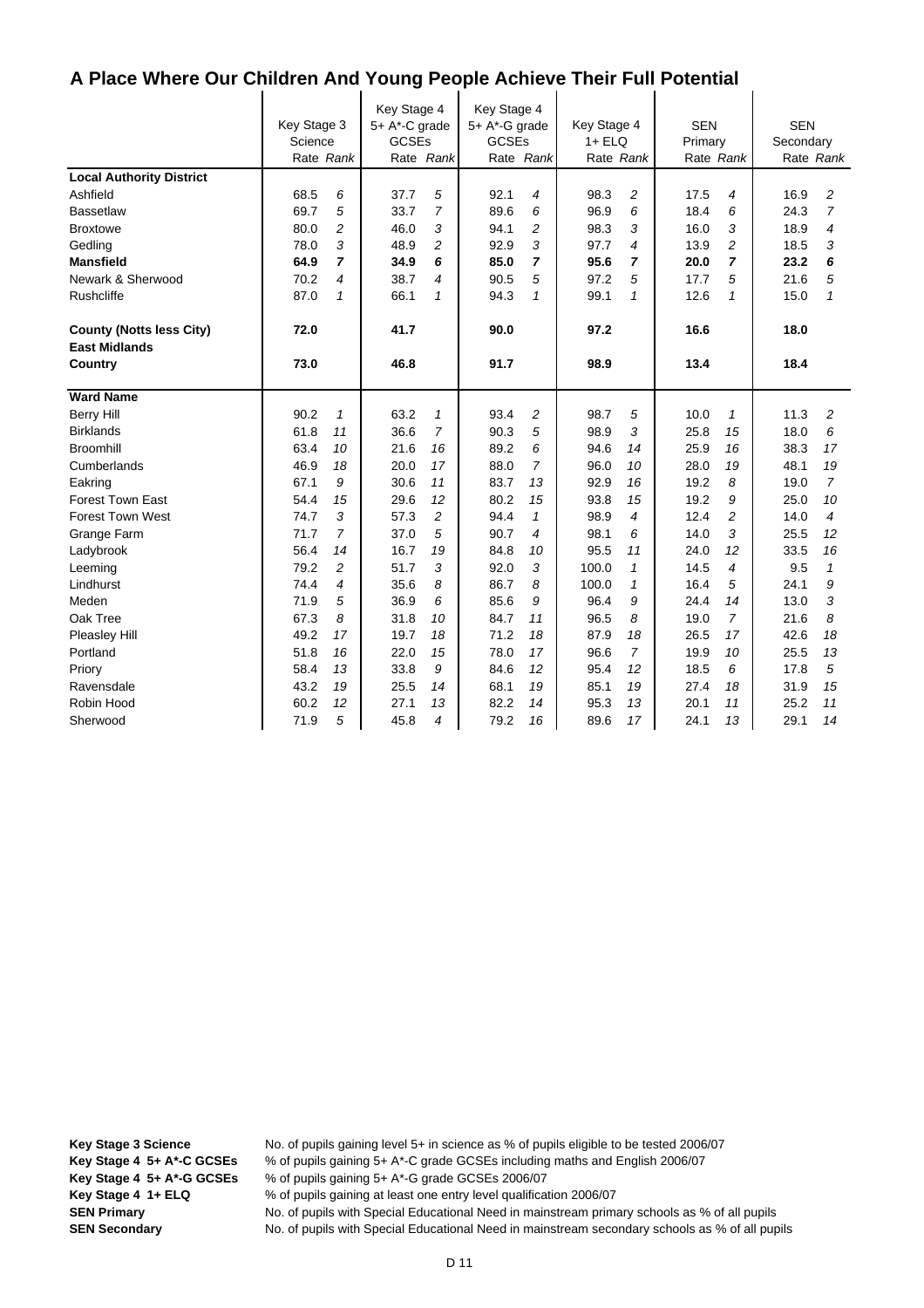$\mathbf{I}$ 

|                                 | Access to |                |             |                          |             |                |             |                |             |                |             |                |
|---------------------------------|-----------|----------------|-------------|--------------------------|-------------|----------------|-------------|----------------|-------------|----------------|-------------|----------------|
|                                 | Further   |                | Key Stage 2 |                          | Key Stage 2 |                | Key Stage 2 |                | Key Stage 3 |                | Key Stage 3 |                |
|                                 | Education |                | English     |                          | Maths       |                | Science     |                | English     |                | Maths       |                |
|                                 | Rate Rank |                |             | Rate Rank                | Rate Rank   |                | Rate Rank   |                | Rate Rank   |                |             | Rate Rank      |
| <b>Local Authority District</b> |           |                |             |                          |             |                |             |                |             |                |             |                |
| Ashfield                        | 99.1      | 2              | 74.5        | 6                        | 75.0        | 6              | 88.2        | 5              | 67.3        | 6              | 70.9        | 5              |
| <b>Bassetlaw</b>                | 95.9      | 6              | 77.8        | 5                        | 75.7        | 5              | 85.4        | 6              | 68.5        | 5              | 72.1        | 4              |
| <b>Broxtowe</b>                 | 98.3      | $\overline{4}$ | 83.7        | 3                        | 81.5        | 3              | 91.5        | 3              | 76.4        | 3              | 81.3        | $\overline{c}$ |
| Gedling                         | 98.6      | 3              | 85.8        | 2                        | 83.3        | 2              | 91.9        | $\overline{c}$ | 79.2        | 2              | 81.0        | 3              |
| Mansfield                       | 99.9      | 1              | 73.9        | $\overline{7}$           | 72.3        | $\overline{7}$ | 84.9        | 7              | 67.2        | $\overline{7}$ | 66.9        | $\overline{7}$ |
| <b>Newark &amp; Sherwood</b>    | 94.0      | $\overline{7}$ | 79.2        | 4                        | 77.2        | 4              | 88.4        | 4              | 72.6        | 4              | 70.6        | 6              |
| <b>Rushcliffe</b>               | 97.8      | 5              | 89.0        | $\mathbf{1}$             | 89.5        | 1              | 96.1        | $\mathbf{1}$   | 89.2        | $\mathbf{1}$   | 89.3        | $\mathbf{1}$   |
| <b>County (Notts less City)</b> | 97.7      |                | 79.0        |                          | 78.0        |                | 89.0        |                | 73.0        |                | 74.0        |                |
| <b>East Midlands</b>            |           |                |             |                          |             |                |             |                |             |                |             |                |
| Country                         |           |                | 80.0        |                          | 77.0        |                | 88.0        |                | 74.0        |                | 76.0        |                |
| <b>Ward Name</b>                |           |                |             |                          |             |                |             |                |             |                |             |                |
| <b>Balderton North</b>          | 100.0     | 1              | 83.3        | 15                       | 81.7        | 13             | 93.3        | 11             | 73.5        | 18             | 73.5        | 15             |
| <b>Balderton West</b>           | 100.0     | $\mathbf{1}$   | 73.1        | 20                       | 67.3        | 24             | 86.5        | 19             | 63.6        | 21             | 62.1        | 21             |
| Beacon                          | 88.8      | 21             | 96.5        | $\overline{\mathcal{A}}$ | 89.5        | 6              | 96.5        | $\overline{7}$ | 73.9        | 16             | 76.1        | 13             |
| <b>Bilsthorpe</b>               | 99.8      | 15             | 68.5        | 21                       | 72.2        | 20             | 81.5        | 23             | 77.8        | 10             | 77.8        | 12             |
| <b>Blidworth</b>                | 100.0     | $\mathbf{1}$   | 60.0        | 25                       | 62.2        | 25             | 75.6        | 25             | 73.2        | 19             | 50.0        | 25             |
| Boughton                        | 100.0     | 1              | 78.7        | 16                       | 77.0        | 16             | 90.2        | 17             | 61.6        | 23             | 52.1        | 24             |
| <b>Bridge</b>                   | 100.0     | $\mathbf{1}$   | 76.8        | 18                       | 85.7        | 10             | 92.9        | 12             | 56.9        | 24             | 61.5        | 22             |
| Castle                          | 100.0     | 1              | 85.0        | 14                       | 83.3        | 11             | 91.7        | 14             | 62.3        | 22             | 63.0        | 20             |
| Caunton                         | 94.2      | 18             | 91.7        | $\overline{7}$           | 91.7        | 4              | 100.0       | $\mathcal I$   | 82.8        | 9              | 86.2        | 8              |
| Clipstone                       | 100.0     | $\mathbf{1}$   | 63.9        | 24                       | 69.4        | 22             | 79.2        | 24             | 77.6        | 12             | 74.6        | 14             |
| Collingham and Meering          | 69.0      | 25             | 91.7        | 7                        | 83.3        | 11             | 91.7        | 14             | 73.7        | 17             | 78.9        | 11             |
| Devon                           | 100.0     | $\mathbf{1}$   | 51.3        | 26                       | 43.6        | 26             | 62.8        | 26             | 40.0        | 26             | 41.3        | 26             |
| Edwinstowe                      | 81.8      | 23             | 78.6        | 17                       | 73.2        | 19             | 83.9        | 20             | 77.6        | 12             | 81.0        | 10             |
| Farndon                         | 93.5      | 19             | 91.2        | 9                        | 86.0        | 9              | 98.2        | 3              | 69.6        | 20             | 71.4        | 16             |
| Farnsfield                      | 65.1      | 26             | 89.4        | 10                       | 87.2        | 8              | 95.7        | 8              | 92.6        | 5              | 87.0        | 6              |
| Lowdham                         | 72.7      | 24             | 97.9        | $\overline{c}$           | 89.4        | $\overline{7}$ | 100.0       | $\mathbf{1}$   | 94.2        | 4              | 100.0       | $\mathbf{1}$   |
| Magnus                          | 100.0     | $\mathbf{1}$   | 67.9        | 22                       | 67.9        | 23             | 83.0        | 22             | 44.3        | 25             | 52.2        | 23             |
| Muskham                         | 100.0     | $\mathbf{1}$   | 100.0       | $\mathbf{1}$             | 93.5        | 3              | 96.8        | 6              | 87.0        | 6              | 87.0        | $\overline{7}$ |
| Ollerton                        | 99.6      | 16             | 73.8        | 19                       | 71.3        | 21             | 88.8        | 18             | 76.3        | 15             | 69.9        | 17             |
| Rainworth                       | 100.0     | $\mathbf{1}$   | 67.6        | 23                       | 75.0        | 17             | 83.8        | 21             | 77.8        | 10             | 65.3        | 19             |
| Southwell East                  | 100.0     | 1              | 94.4        | 5                        | 100.0       | 1              | 94.4        | 9              | 100.0       | $\mathbf{1}$   | 100.0       | $\mathbf{1}$   |
| Southwell North                 | 100.0     | 1              | 87.0        | 12                       | 73.9        | 18             | 91.3        | 16             | 87.0        | 6              | 91.3        | 4              |
| Southwell West                  | 100.0     | $\mathbf{1}$   | 89.2        | 11                       | 78.4        | 15             | 97.3        | 4              | 97.4        | 3              | 89.5        | 5              |
| Sutton-on-Trent                 | 93.0      | 20             | 85.3        | 13                       | 91.2        | 5              | 94.1        | 10             | 85.7        | 8              | 85.7        | 9              |
| Trent                           | 83.1      | 22             | 97.1        | 3                        | 97.1        | $\overline{c}$ | 97.1        | 5              | 100.0       | $\mathcal I$   | 96.0        | 3              |
| Winthorpe                       | 99.5      | 17             | 92.9        | 6                        | 78.6        | 14             | 92.9        | 12             | 76.9        | 14             | 69.2        | 18             |

**Access to Further Education** % of 16-19 year olds within 30 min travel time of a Further Education establishment by public transport, cycling or walking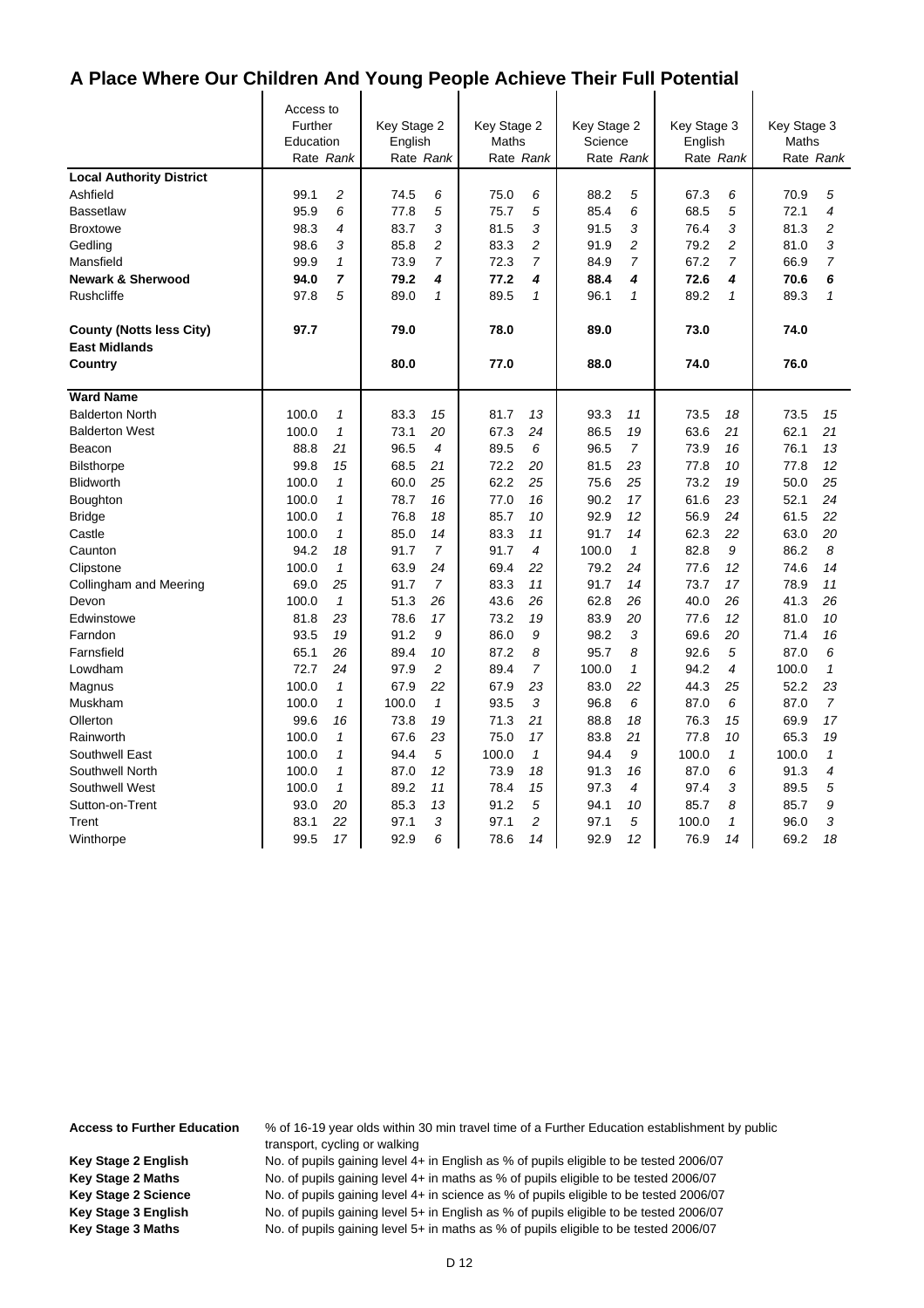|                                 | Key Stage 3<br>Science |                | Key Stage 4<br>5+ A*-C grade<br><b>GCSEs</b> |                | Key Stage 4<br>5+ A*-G grade<br><b>GCSEs</b> |                         | Key Stage 4<br>1+ ELQ |              | <b>SEN</b><br>Primary |                | <b>SEN</b><br>Secondary |                |
|---------------------------------|------------------------|----------------|----------------------------------------------|----------------|----------------------------------------------|-------------------------|-----------------------|--------------|-----------------------|----------------|-------------------------|----------------|
|                                 | Rate Rank              |                |                                              | Rate Rank      |                                              | Rate Rank               | Rate Rank             |              |                       | Rate Rank      |                         | Rate Rank      |
| <b>Local Authority District</b> |                        |                |                                              |                |                                              |                         |                       |              |                       |                |                         |                |
| Ashfield                        | 68.5                   | 6              | 37.7                                         | 5              | 92.1                                         | 4                       | 98.3                  | 2            | 17.5                  | 4              | 16.9                    | 2              |
| <b>Bassetlaw</b>                | 69.7                   | 5              | 33.7                                         | 7              | 89.6                                         | 6                       | 96.9                  | 6            | 18.4                  | 6              | 24.3                    | $\overline{7}$ |
| <b>Broxtowe</b>                 | 80.0                   | $\overline{c}$ | 46.0                                         | 3              | 94.1                                         | $\overline{\mathbf{c}}$ | 98.3                  | 3            | 16.0                  | 3              | 18.9                    | 4              |
| Gedling                         | 78.0                   | 3              | 48.9                                         | 2              | 92.9                                         | 3                       | 97.7                  | 4            | 13.9                  | 2              | 18.5                    | 3              |
| Mansfield                       | 64.9                   | $\overline{7}$ | 34.9                                         | 6              | 85.0                                         | 7                       | 95.6                  | 7            | 20.0                  | $\overline{7}$ | 23.2                    | 6              |
| <b>Newark &amp; Sherwood</b>    | 70.2                   | 4              | 38.7                                         | 4              | 90.5                                         | 5                       | 97.2                  | 5            | 17.7                  | 5              | 21.6                    | 5              |
| <b>Rushcliffe</b>               | 87.0                   | 1              | 66.1                                         | $\mathbf{1}$   | 94.3                                         | $\mathbf{1}$            | 99.1                  | $\mathbf{1}$ | 12.6                  | $\mathbf{1}$   | 15.0                    | $\mathbf{1}$   |
| <b>County (Notts less City)</b> | 72.0                   |                | 41.7                                         |                | 90.0                                         |                         | 97.2                  |              | 16.6                  |                | 18.0                    |                |
| <b>East Midlands</b>            |                        |                |                                              |                |                                              |                         |                       |              |                       |                |                         |                |
| Country                         | 73.0                   |                | 46.8                                         |                | 91.7                                         |                         | 98.9                  |              | 13.4                  |                | 18.4                    |                |
| <b>Ward Name</b>                |                        |                |                                              |                |                                              |                         |                       |              |                       |                |                         |                |
| <b>Balderton North</b>          | 83.7                   | 9              | 28.6                                         | 21             | 91.1                                         | 16                      | 100.0                 | $\mathbf{1}$ | 9.1                   | 6              | 8.6                     | 3              |
| <b>Balderton West</b>           | 68.2                   | 18             | 38.1                                         | 13             | 88.9                                         | 22                      | 95.2                  | 22           | 19.0                  | 17             | 17.6                    | 14             |
| Beacon                          | 71.7                   | 16             | 42.0                                         | 11             | 90.0                                         | 19                      | 98.0                  | 15           | 11.0                  | 12             | 12.3                    | 8              |
| <b>Bilsthorpe</b>               | 75.0                   | 13             | 33.3                                         | 17             | 91.7                                         | 14                      | 95.8                  | 19           | 23.7                  | 22             | 32.3                    | 24             |
| <b>Blidworth</b>                | 62.5                   | 21             | 33.3                                         | 17             | 90.0                                         | 19                      | 98.3                  | 14           | 26.3                  | 23             | 32.2                    | 23             |
| Boughton                        | 52.1                   | 24             | 26.4                                         | 23             | 91.7                                         | 14                      | 98.6                  | 12           | 30.3                  | 25             | 39.4                    | 26             |
| <b>Bridge</b>                   | 60.0                   | 22             | 25.0                                         | 24             | 84.7                                         | 23                      | 93.1                  | 24           | 23.3                  | 20             | 22.5                    | 20             |
| Castle                          | 59.3                   | 23             | 34.0                                         | 16             | 84.0                                         | 24                      | 92.0                  | 26           | 21.9                  | 19             | 16.6                    | 12             |
| Caunton                         | 86.2                   | $\overline{7}$ | 50.0                                         | 9              | 96.4                                         | $\overline{7}$          | 100.0                 | $\mathbf{1}$ | 7.7                   | 4              | 11.7                    | 7              |
| Clipstone                       | 66.1                   | 20             | 37.8                                         | 14             | 89.0                                         | 21                      | 95.1                  | 23           | 13.3                  | 15             | 22.0                    | 19             |
| Collingham and Meering          | 78.9                   | 11             | 40.9                                         | 12             | 90.9                                         | 17                      | 95.5                  | 21           | 10.3                  | 9              | 22.0                    | 18             |
| Devon                           | 29.3                   | 26             | 10.0                                         | 26             | 75.7                                         | 26                      | 92.9                  | 25           | 32.6                  | 26             | 31.5                    | 22             |
| Edwinstowe                      | 79.3                   | 10             | 32.7                                         | 19             | 94.2                                         | 9                       | 100.0                 | $\mathbf{1}$ | 14.3                  | 16             | 24.0                    | 21             |
| Farndon                         | 73.2                   | 15             | 35.7                                         | 15             | 90.5                                         | 18                      | 100.0                 | $\mathbf{1}$ | 11.1                  | 14             | 16.7                    | 13             |
| Farnsfield                      | 85.2                   | 8              | 69.8                                         | 3              | 96.8                                         | 6                       | 100.0                 | $\mathbf{1}$ | 10.8                  | 11             | 15.3                    | 11             |
| Lowdham                         | 92.3                   | 5              | 67.4                                         | 4              | 100.0                                        | $\mathbf{1}$            | 100.0                 | $\mathbf{1}$ | 8.9                   | 5              | 11.5                    | 5              |
| Magnus                          | 47.1                   | 25             | 28.4                                         | 22             | 76.1                                         | 25                      | 95.5                  | 20           | 26.9                  | 24             | 20.7                    | 15             |
| Muskham                         | 78.3                   | 12             | 56.0                                         | $\overline{7}$ | 96.0                                         | 8                       | 96.0                  | 18           | 10.5                  | 10             | 10.4                    | 4              |
| Ollerton                        | 67.7                   | 19             | 23.3                                         | 25             | 91.9                                         | 13                      | 96.5                  | 17           | 23.4                  | 21             | 33.7                    | 25             |
| Rainworth                       | 73.6                   | 14             | 31.8                                         | 20             | 93.9                                         | 10                      | 98.5                  | 13           | 20.6                  | 18             | 21.3                    | 16             |
| Southwell East                  | 100.0                  | $\mathbf{1}$   | 75.0                                         | $\mathbf{1}$   | 93.8                                         | 11                      | 100.0                 | $\mathbf{1}$ | 5.8                   | $\mathcal I$   | 6.0                     | 2              |
| Southwell North                 | 91.3                   | 6              | 65.6                                         | 5              | 96.9                                         | 5                       | 96.9                  | 16           | 6.9                   | 3              | 14.8                    | 10             |
| Southwell West                  | 97.4                   | 3              | 74.4                                         | $\overline{c}$ | 97.4                                         | 4                       | 100.0                 | $\mathbf{1}$ | 9.2                   | $\overline{7}$ | 11.7                    | 6              |
| Sutton-on-Trent                 | 94.3                   | 4              | 51.5                                         | 8              | 100.0                                        | 1                       | 100.0                 | $\mathbf{1}$ | 10.3                  | 8              | 21.6                    | 17             |
| Trent                           | 100.0                  | $\mathbf{1}$   | 61.8                                         | 6              | 100.0                                        | $\mathbf{1}$            | 100.0                 | $\mathbf{1}$ | 6.6                   | 2              | 5.9                     | $\mathbf{1}$   |
| Winthorpe                       | 69.2                   | 17             | 46.2                                         | 10             | 92.3                                         | 12                      | 100.0                 | $\mathbf{1}$ | 11.0                  | 13             | 13.6                    | 9              |

**Key Stage 3 Science** No. of pupils gaining level 5+ in science as % of pupils eligible to be tested 2006/07 **Key Stage 4 5+ A\*-C GCSEs** % of pupils gaining 5+ A\*-C grade GCSEs including maths and English 2006/07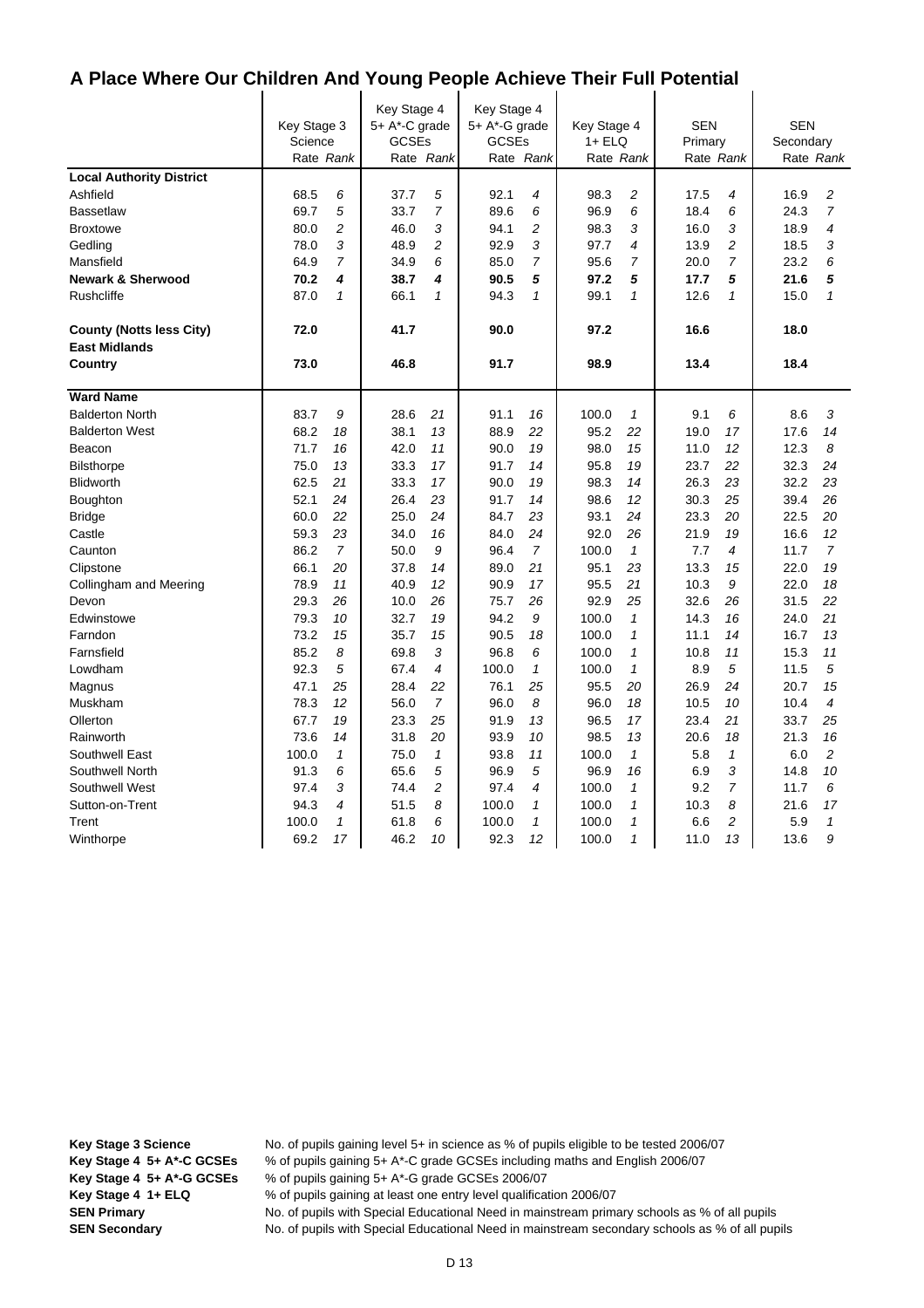$\mathbf{I}$ 

|                                                         | Access to<br>Further<br>Education<br>Rate Rank |                | Key Stage 2<br>English<br>Rate Rank |                | Key Stage 2<br>Maths<br>Rate Rank |                | Key Stage 2<br>Science<br>Rate Rank |                | Key Stage 3<br>English<br>Rate Rank |                | Key Stage 3<br>Maths<br>Rate Rank |                |
|---------------------------------------------------------|------------------------------------------------|----------------|-------------------------------------|----------------|-----------------------------------|----------------|-------------------------------------|----------------|-------------------------------------|----------------|-----------------------------------|----------------|
| <b>Local Authority District</b>                         |                                                |                |                                     |                |                                   |                |                                     |                |                                     |                |                                   |                |
| Ashfield                                                | 99.1                                           | $\overline{c}$ | 74.5                                | 6              | 75.0                              | 6              | 88.2                                | 5              | 67.3                                | 6              | 70.9                              | 5              |
| <b>Bassetlaw</b>                                        | 95.9                                           | 6              | 77.8                                | 5              | 75.7                              | 5              | 85.4                                | 6              | 68.5                                | 5              | 72.1                              | 4              |
| <b>Broxtowe</b>                                         | 98.3                                           | $\overline{4}$ | 83.7                                | 3              | 81.5                              | 3              | 91.5                                | 3              | 76.4                                | 3              | 81.3                              | 2              |
| Gedling                                                 | 98.6                                           | 3              | 85.8                                | 2              | 83.3                              | $\overline{c}$ | 91.9                                | $\overline{c}$ | 79.2                                | 2              | 81.0                              | 3              |
| Mansfield                                               | 99.9                                           | 1              | 73.9                                | $\overline{7}$ | 72.3                              | $\overline{7}$ | 84.9                                | $\overline{7}$ | 67.2                                | $\overline{7}$ | 66.9                              | $\overline{7}$ |
| Newark & Sherwood                                       | 94.0                                           | $\overline{7}$ | 79.2                                | 4              | 77.2                              | 4              | 88.4                                | 4              | 72.6                                | 4              | 70.6                              | 6              |
| <b>Rushcliffe</b>                                       | 97.8                                           | 5              | 89.0                                | 1              | 89.5                              | 1              | 96.1                                | 1              | 89.2                                | 1              | 89.3                              | 1              |
| <b>County (Notts less City)</b><br><b>East Midlands</b> | 97.7                                           |                | 79.0                                |                | 78.0                              |                | 89.0                                |                | 73.0                                |                | 74.0                              |                |
| Country                                                 |                                                |                | 80.0                                |                | 77.0                              |                | 88.0                                |                | 74.0                                |                | 76.0                              |                |
| <b>Ward Name</b>                                        |                                                |                |                                     |                |                                   |                |                                     |                |                                     |                |                                   |                |
| Abbey                                                   | 100.0                                          | $\mathbf{1}$   | 90.0                                | 15             | 95.0                              | $\overline{7}$ | 98.3                                | 9              | 93.2                                | 8              | 92.7                              | 9              |
| <b>Bingham East</b>                                     | 100.0                                          | $\mathbf{1}$   | 88.4                                | 16             | 81.4                              | 25             | 93.0                                | 25             | 98.4                                | 3              | 91.8                              | 11             |
| <b>Bingham West</b>                                     | 100.0                                          | 1              | 77.8                                | 26             | 85.2                              | 22             | 96.3                                | 17             | 89.2                                | 15             | 86.5                              | 20             |
| <b>Compton Acres</b>                                    | 99.8                                           | 19             | 87.5                                | 17             | 87.5                              | 20             | 94.6                                | 23             | 94.2                                | $\overline{7}$ | 96.9                              | 3              |
| Cotgrave                                                | 93.6                                           | 24             | 86.4                                | 20             | 88.6                              | 18             | 96.6                                | 14             | 76.5                                | 27             | 76.5                              | 25             |
| Cranmer                                                 | 94.0                                           | 23             | 75.0                                | 27             | 93.8                              | 10             | 100.0                               | $\mathbf{1}$   | 83.3                                | 20             | 94.4                              | 5              |
| <b>Edwalton Village</b>                                 | 100.0                                          | $\mathbf{1}$   | 83.7                                | 24             | 83.7                              | 24             | 93.0                                | 25             | 89.7                                | 14             | 89.3                              | 17             |
| Gamston                                                 | 99.3                                           | 20             | 96.3                                | 9              | 90.7                              | 15             | 96.3                                | 17             | 90.0                                | 13             | 90.0                              | 15             |
| Gotham                                                  | 86.8                                           | 26             | 84.2                                | 22             | 78.9                              | 27             | 94.7                                | 22             | 77.3                                | 26             | 71.4                              | 28             |
| Keyworth North                                          | 100.0                                          | $\mathbf{1}$   | 100.0                               | $\mathbf{1}$   | 88.2                              | 19             | 100.0                               | $\mathbf{1}$   | 78.6                                | 25             | 85.7                              | 21             |
| Keyworth South                                          | 100.0                                          | 1              | 84.1                                | 23             | 86.4                              | 21             | 95.5                                | 20             | 88.4                                | 16             | 91.3                              | 12             |
| Lady Bay                                                | 100.0                                          | 1              | 94.6                                | 11             | 94.6                              | 9              | 96.4                                | 15             | 96.3                                | $\overline{4}$ | 96.2                              | 4              |
| Leake                                                   | 100.0                                          | 1              | 85.3                                | 21             | 90.7                              | 16             | 97.3                                | 12             | 88.2                                | 17             | 88.1                              | 18             |
| Lutterell                                               | 100.0                                          | 1              | 86.7                                | 19             | 90.0                              | 17             | 96.7                                | 13             | 94.7                                | 6              | 91.2                              | 14             |
| Manvers                                                 | 100.0                                          | $\mathbf{1}$   | 94.4                                | 12             | 97.2                              | 5              | 94.4                                | 24             | 90.6                                | 12             | 93.8                              | $\overline{7}$ |
| Melton                                                  | 100.0                                          | 1              | 97.9                                | 7              | 97.9                              | 4              | 97.9                                | 10             | 100.0                               | $\mathcal I$   | 100.0                             | $\mathbf{1}$   |
| <b>Musters</b>                                          | 100.0                                          | $\mathbf{1}$   | 95.7                                | 10             | 95.7                              | 6              | 97.8                                | 11             | 95.6                                | 5              | 93.2                              | 8              |
| Nevile                                                  | 93.3                                           | 25             | 100.0                               | $\mathbf{1}$   | 100.0                             | 1              | 100.0                               | $\mathbf{1}$   | 80.0                                | 24             | 85.0                              | 23             |
| Oak                                                     | 64.6                                           | 28             | 91.3                                | 14             | 91.3                              | 14             | 100.0                               | $\mathbf{1}$   | 82.4                                | 22             | 94.1                              | 6              |
| Ruddington                                              | 94.4                                           | 22             | 78.8                                | 25             | 80.3                              | 26             | 95.5                                | 20             | 91.8                                | 9              | 89.8                              | 16             |
| Soar Valley                                             | 96.6                                           | 21             | 68.4                                | 28             | 63.2                              | 28             | 89.5                                | 27             | 86.7                                | 19             | 80.0                              | 24             |
| Stanford                                                | 100.0                                          | $\mathbf{1}$   | 100.0                               | $\mathbf{1}$   | 100.0                             | $\mathbf{1}$   | 100.0                               | $\mathbf{1}$   | 100.0                               | $\mathcal I$   | 85.7                              | 21             |
| Thoroton                                                | 84.9                                           | 27             | 96.4                                | 8              | 92.9                              | 12             | 96.4                                | 15             | 91.3                                | 10             | 91.3                              | 12             |
| Tollerton                                               | 100.0                                          | 1              | 100.0                               | $\mathbf{1}$   | 93.8                              | 10             | 100.0                               | 1              | 87.5                                | 18             | 100.0                             | $\mathbf{1}$   |
| Trent                                                   | 100.0                                          | $\mathbf{1}$   | 100.0                               | $\mathbf{1}$   | 94.7                              | 8              | 100.0                               | $\mathbf{1}$   | 90.9                                | 11             | 75.0                              | 26             |
| <b>Trent Bridge</b>                                     | 100.0                                          | 1              | 87.0                                | 18             | 84.8                              | 23             | 87.0                                | 28             | 82.4                                | 22             | 92.2                              | 10             |
| Wiverton                                                | 100.0                                          | 1              | 91.7                                | 13             | 91.7                              | 13             | 95.8                                | 19             | 82.5                                | 21             | 87.5                              | 19             |
| Wolds                                                   | 100.0                                          | 1              | 100.0                               | $\mathbf{1}$   | 100.0                             | 1              | 100.0                               | $\mathbf{1}$   | 76.5                                | 27             | 75.0                              | 26             |

**Access to Further Education** % of 16-19 year olds within 30 min travel time of a Further Education establishment by public transport, cycling or walking